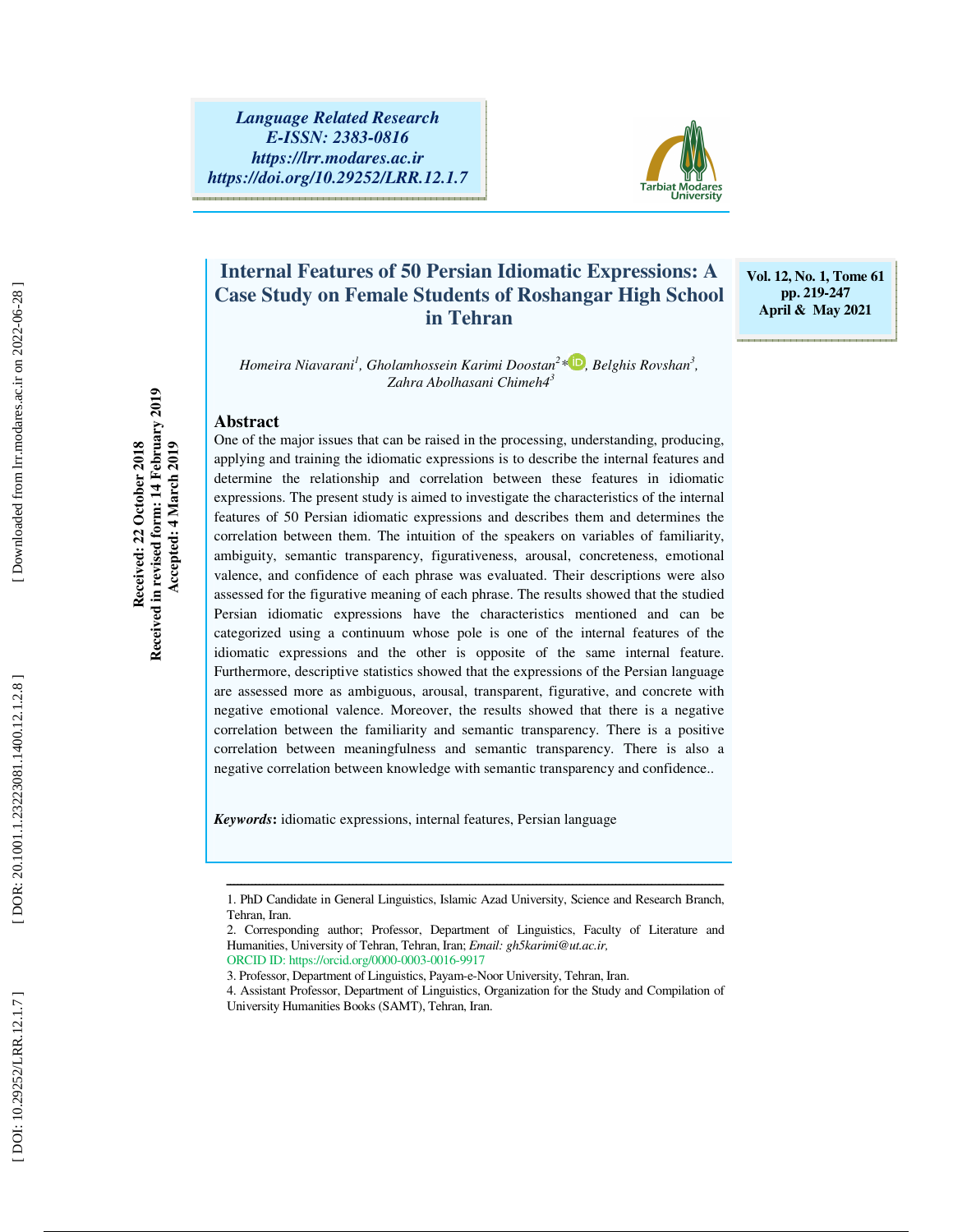*Language Related Research 12(1), (April & May, 2021) 219-247* 

One of the most important issues in the processing, perception, production, use, and teaching of idiomatic expressions is describing their internal features and determining the correlation between these features. The present study aimed at describing the following internal features of Persian idiomatic expressions: familiarity, knowledge, ambiguity, semantic transparency, figurativeness, emotional arousal, concreteness, emotional valence, and confidence. Furthermore, an attempt was made to investigate the correlation between these features and answer the following questions: A) Which of these features can be found in Persian idiomatic expressions? B) What is the relationship between the internal features of Persian idiomatic expressions? C) How Persian idiomatic expressions can be categorized based on these internal features? It is hypothesized that idiomatic expressions possess various and diverse internal features and both a negative and a positive correlation can be found between some of them. Furthermore, these idiomatic expressions can be categorized on a continuum with one of the internal features at one end and the opposite feature at the other end. To achieve the aims of the present research, at first, based on the intuitive and encyclopedic knowledge of the researchers, 50 Persian idiomatic expressions were chosen from "Dictionary of Metonymy" by "Mansour Servat (1379)" and "Sokhan's dictionary of metonymy" by "Hassan Anvari (1390). The intuitive knowledge of Persian native speakers for each idiomatic expression was evaluated in terms of familiarity, knowledge, ambiguity, semantic transparency, figurativeness, emotional arousal, concreteness, emotional valence, and confidence. Hence, for the experimental phase of the study, 270 high-school female students were selected using random sampling. Questionnaires were administered to collect the data of the study and for each variable, a questionnaire was developed. The questionnaires were filled in without the researcher's intervention. Descriptive and inferential statistics were performed using SPSS. The importance of this research lies in filling the gap in the field of the internal features of Persian idiomatic expressions and determining their correlation. The results of the study revealed that Persian idiomatic expressions have these internal features and they can be

Downloaded from lrr.modares.ac.ir on 2022-06-28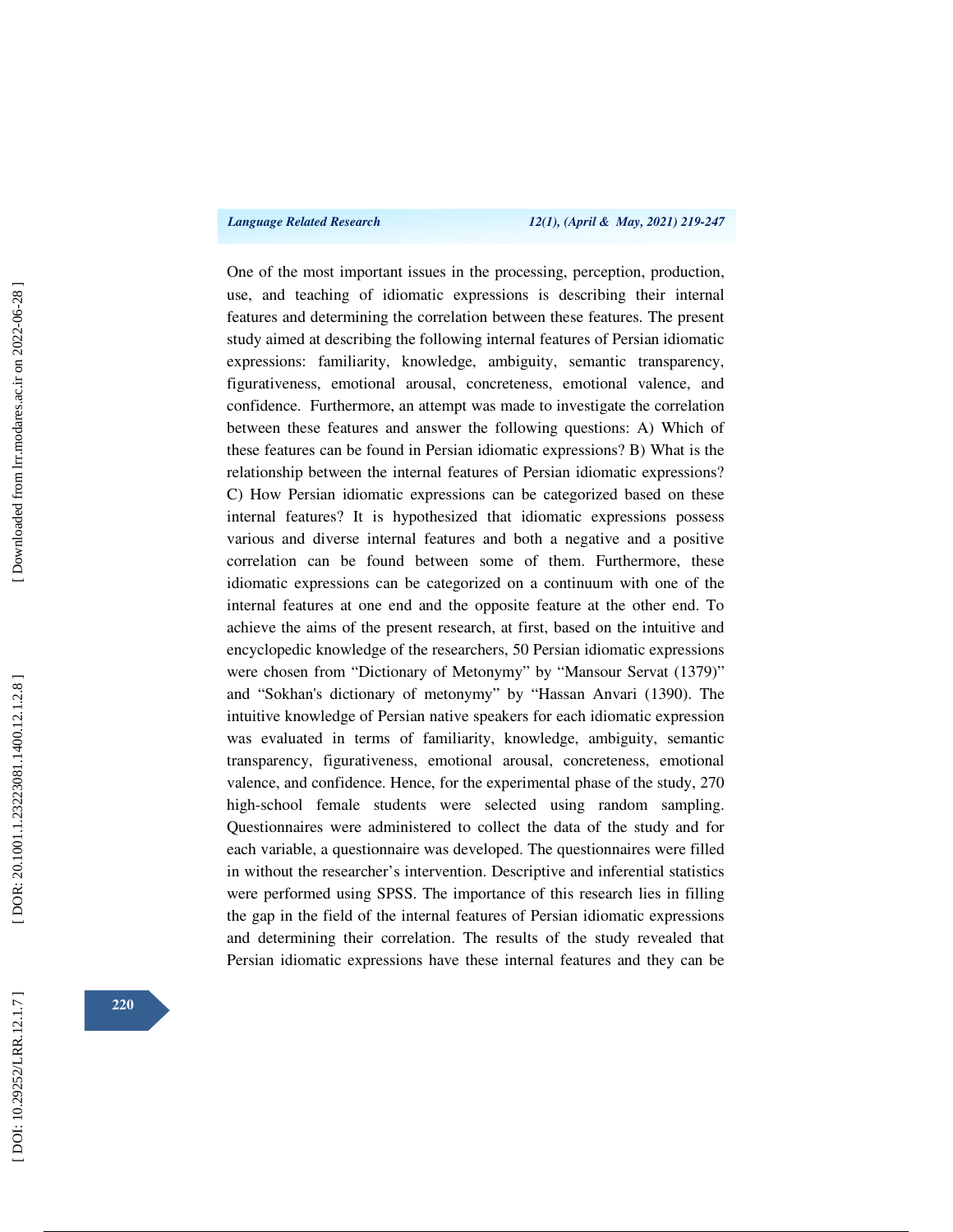categorized based on these features on a continuum with one feature at one end and the opposite feature at the other end. Furthermore, descriptive statistics revealed that the idiomatic expressions investigated in this study were more ambiguous, emotionally arousing, figurative, concrete and emotionally negative. Furthermore, a negative correlation was identified between the internal features of familiarity and semantic transparency. However, a positive correlation was observed between concreteness and semantic transparency. Finally, a negative correlation was observed among knowledge, sematic transparency, and confidence.

[DOI: 10.29252/LRR.12.1.7]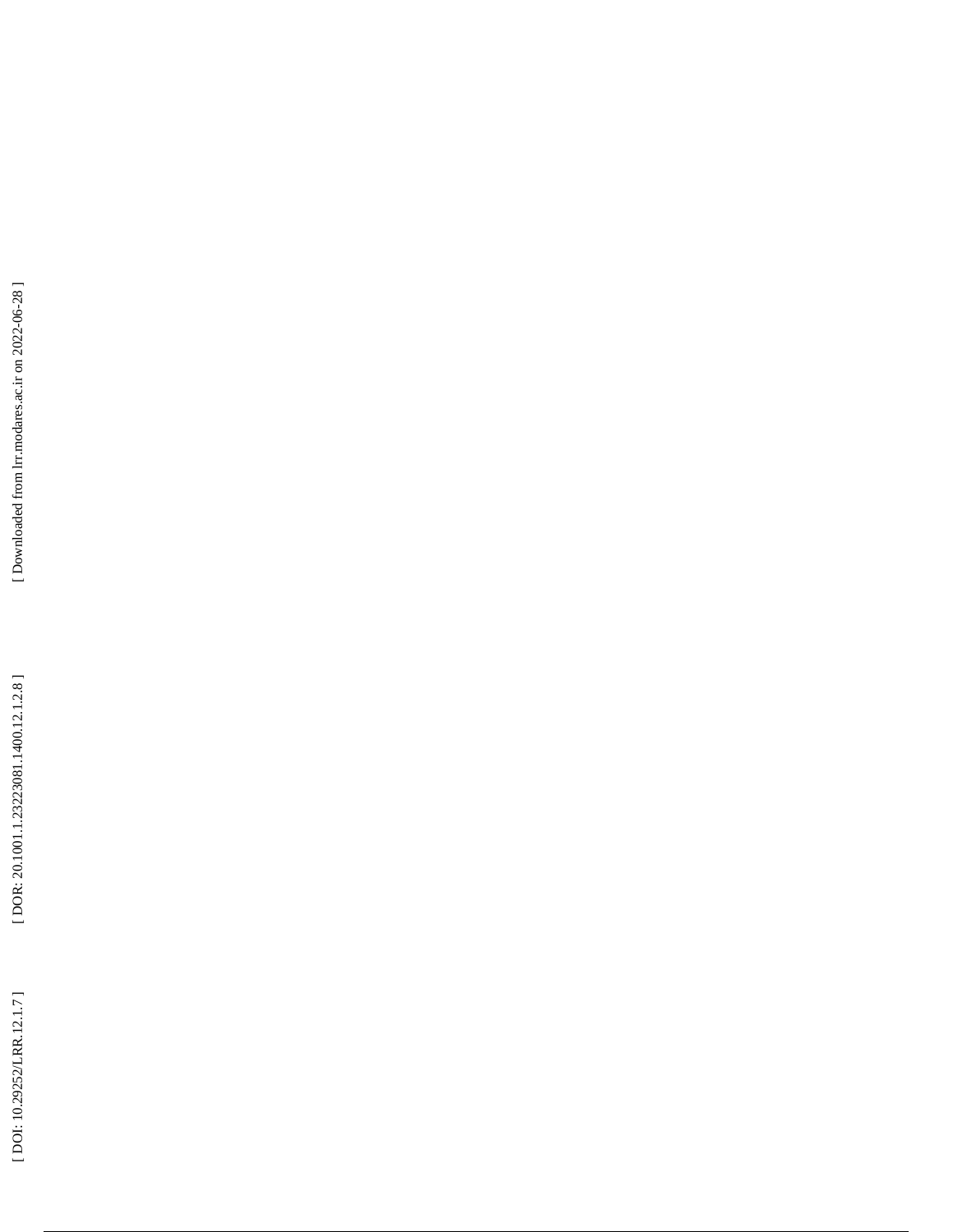

# ويژگيهاي درونمقولهاي 50 عبارت اصطلاحي زبان فارسي: مطالعة موردي بر روي دختران دبيرستان روشنگر تهران

حميرا نياورانى ٰ، غلامحسين كريمى دوستان ّ"، بلقيس روشن ّ، زهرا ابوالحسنى چيمه "

۱. دانشجوی دکتری زبانشناسی همگانی، دانشگاه آزاد اسلامی واحد علوم و تحقیقات، تهران، ایران. ۲. استاد گروه زبانشناسی، دانشکدهٔ ادبیات و علوم انسانی دانشگاه تهران، تهران، ایران. . 3 استاد گروه زبانشناسي، دانشگاه پيامنور، تهران، ايران . ٤. استاديار گروه زبانشناسي، سازمان مطالعه و تدوين كتب علوم انساني دانشگاهها (سمت)، تهران، ايران.

دريافت: 30/ 07/ 97 پذيرش: 13/ 12/ 97

### چكيده

يكي از عمدهترين موضوعاتي كه در امر پردازش، درك، توليد، بهكارگيري و آموزش عبارتهاي اصطلاحي امكان طرح مييابد، توصيف ويژگيهاي درونمقولهاي و تعيين رابطه و همبستگي بين اين ويژگيها در عبارتهاي اصطلاحي است. پژوهش حاضر به بررسي ويژگيهاي درونمقولهاي 50 عبارت اصطلاحي زبان فارسي و توصيف آنها و تعيين همبستگي بين آنها پرداخته است. شم زباني گويشوران براي هر عبارت اصطلاحي از نظر متغيرهاي آشنايي، مبهم بودن، شفافيت معنايي، مجازي بودن، انگيختگي، ملموسبودگي، بار عاطفي و اعتماد داشتن مورد ارزيابي قرار گرفت. همچنين توصيفهاي آنها از معني مجازي هر عبارت ارزيابي شد. نتايج نشان داد كه عبارتهاي اصطلاحي مورد مطالعه داراي ويژگيهاي ذكرشده هستند و ميتوان آنها را با استفاده از پيوستاري كه يك قطب آن يكي از ويژگيهاي درونمقولهاي هاي اصطلاحي و قطب ديگر تقابل همان ويژگي است، طبقهبندي كرد. همچنين، آمار توصيفي نشان عبارت داد كه عبارتهاي اصطلاحي مورد مطالعه، بيشتر مبهم، انگيخته، شفاف، مجازي و ملموس با بار عاطفي منفي ارزيابي شدهاند. بهعلاوه، نتايج نشان داد كه بين آشنايي و شفافيت معنايي همبستگي منفي وجود دارد. بين متغير ملموسبودگي و شفافيت معنايي همبستگي مثبت ديده ميشود. همچنين، بين دانش با شفافيت معنايي و اعتماد داشتن همبستگي منفي وجود دارد.

ــــــــــــــــــــــــــــــــــــــــــــــــــــــــــــــــــــــــــــــــــــــــــــــــــــــــــــــــــــــــــــــــــــــــــ

واژههاي كليدي: عبارتهاي اصطلاحي، ويژگيهاي درونمقولهاي، زبان فارسي.

E-mail: gh5karimi@ut.ac.ir :مقاله مسئول نويسندة\*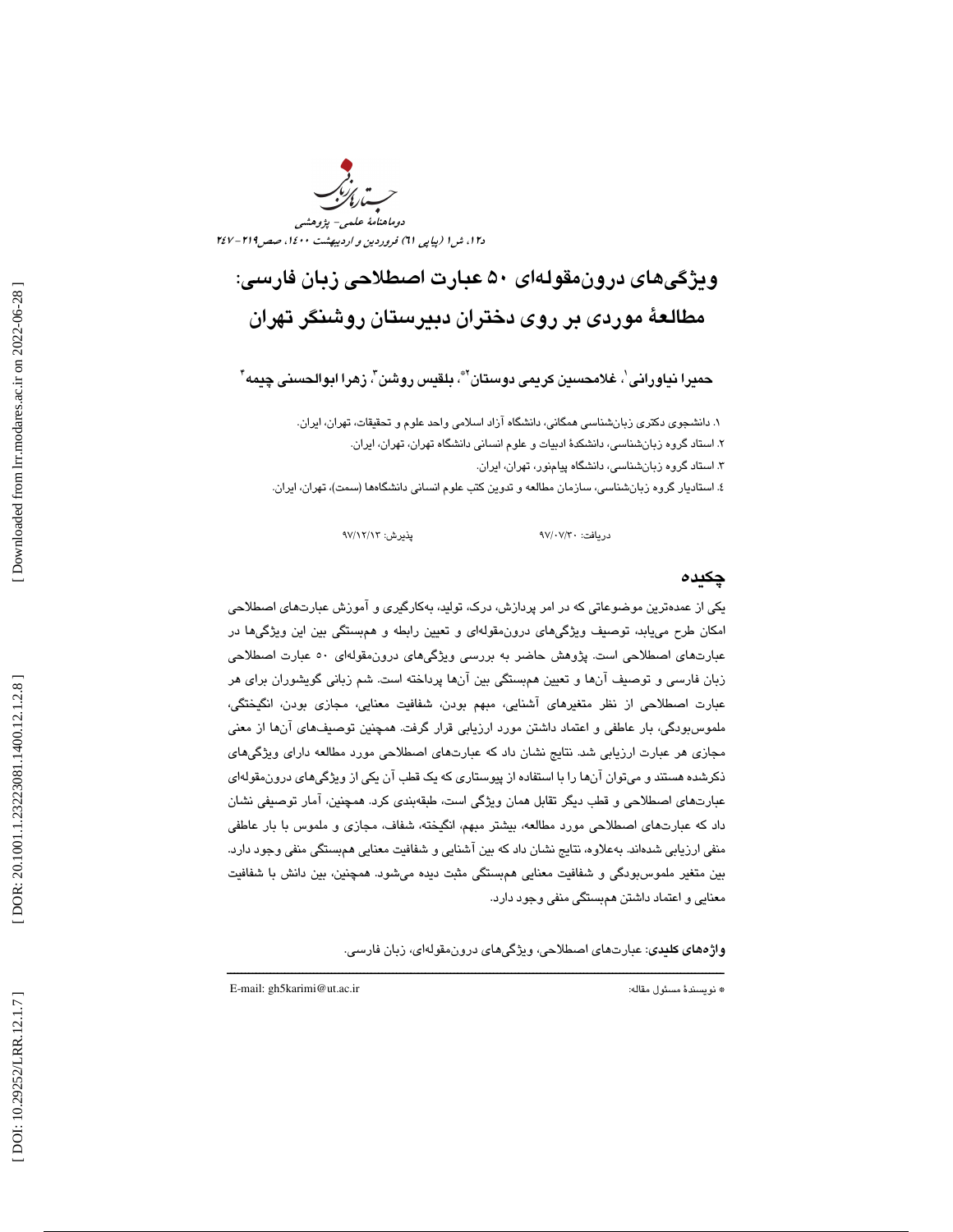حميرا *نياوراني و همكار ويشكل استخدام است بين المركزي هاي درون مقولهاي ٥٠ عبارت...*. چ<mark>خ</mark><br>ال**م**حدوم

# . مقدمه 1

بررسي دقيق و يك به يك انواع عبارتهاي مجازي از ضرورتهاي حوزة زبا ن شناسي است تا بر اين اساس بتوان كاركرد آنها را در انتقال معني بيش از پيش مورد توجه قرار داد. از صور مجازي عبارتهايي (مانند تخم لق شكستن) را ميتوان نام برد كه در اغلب آنها بهسبب معناي 1معرفي كرد، كه مجازی، مفهومشان را نميتوان از همنشيني و معناي لفظي واژههاي تشكيلدهندهٔشان استنتاج بهخصوص در زبان گفتاري بسيار رايج هستند. عبارتهاي اصطلاحي مقولات همگن و يكپارچهاي نيستند. داراي ويژگيهاي درونمقولهاي و هنجارهاي توصيفي متنوعي هستند كه هر يک از اين ويژگيها و رابطهٔ بين آنها را بايد در مسير پردازش بررسي كرد Citron et) .al., 2016, p.104) مهمترين اين متغيرها عبارتاند از: آشنايي<sup>7</sup>، دانش<sup>7</sup>، مبهم بودن<sup>، ب</sup> شفافيت معنايي ؒ، مجازي بودن ؒ، انگيختگي ؒ، ملموسبودگي ؒ، بار عاطفي ؒ، طول اصطلاح ٰ و اعتماد داشتن''، تعيين هنجارها و ويژگيهاي عبارتهاي مجازي از لحاظ روششناسي و نظري مهم است. براي مثال اگر بخواهيم تأثير آشنايي بر سرعت خواندن را بسنجيم، بايد مجموعهاي از عبارتهاي اصطلاحي كه اين ويژگي را دارند، در دسترس باشد. همچنين، داشتن مجموعهاي از ويژگيهاي درون مقولهاي عبارتهاي مجازي، پژوهش دربارة رابطه و همبستگي آنها را محقق ميكند (Bonin et al., 2017, p.1059) و به درك و تشخيص چگونگي توليد و فرايند پردازش اين عبارتها كمك ميكند. ضرورت اين پژوهش به اين دليل است كه تاكنون تحقيقي با درنظر گرفتن همة متغيرهاي ذكرشده بر روي عبارتهاي اصطلاحي زبان فارسي صورت نگرفته است. براي پر كردن اين خلأ، پژوهش حاضر با هدف ارائة توصيفي از ويژگيهاي درونمقولهاي عبارتهاي اصطلاحي زبان فارسي و كشف رابطه و ميزان همبستگي بين اين ويژگيها درپي پاسخ به اين پرسشهاست: الف) عبارتهاي اصطلاحي زبان فارسي داراي كدام ويژگيهاي درونمقولهاي هستند؟ ب) چه رابطهاي بين ويژگيهاي درونمقولهاي عبارتهاي اصطلاحي زبان فارسي (شامل آشنايي، دانش، مبهم بودن، شفافيت معنايي، مجازي بودن، انگيختگي، ملموس بودگي، بار عاطفي و اعتماد داشتن) وجود دارد؟ ج) چگونه ميتوان 1 عبارتهاي اصطلاحي زبان فارسي را بر اساس هر يك از ويژگيهاي درونمقولهاي طبقهبندي

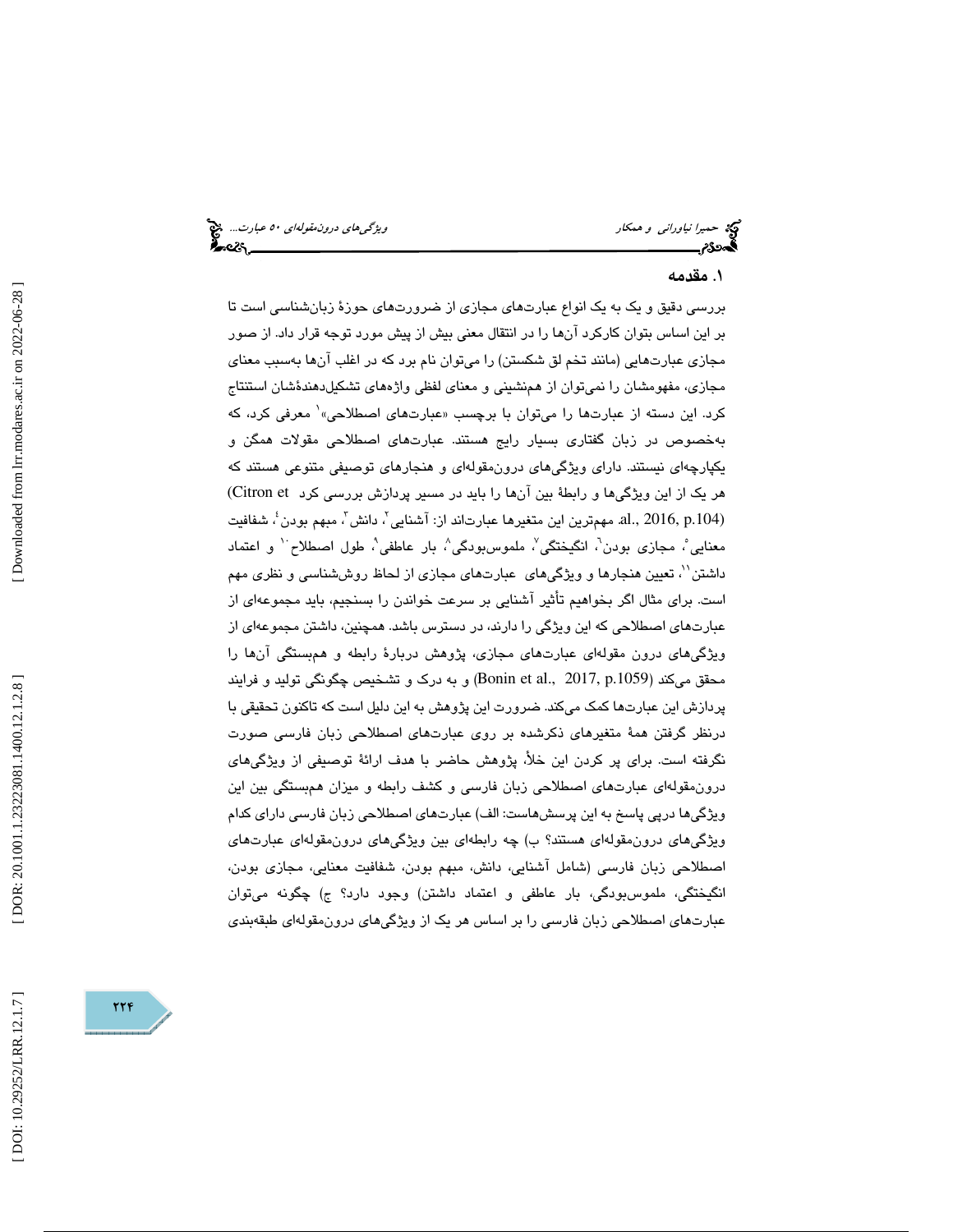# جستار*هاي زباني هي المرديبهشت 1400 ه*ورو 11، شمارة 1 (پياپي 71)، فر*وردين و ارديبهشت 14*00 هج

كرد؟

فرض ما بر اين است كه عبارات اصطلاحي مورد مطالعه داراي ويژگيهاي درونمقولهاي متنوعي هستند و بين برخي از اين ويژگيها همبستگي مثبت و بين برخي ديگر همبستگي منفي وجود دارد. همچنين، اين عبارتها را ميتوان با استفاده از يك پيوستار كه يك قطب آن يكي از ويژگيهاي درونمقولهاي و قطب ديگر تقابل همان ويژگيدرونمقولهاي است، طبقهبندي كرد. وش اين پژوهش از لحاظ معرفي عبارات اصطلاحي زبان فارسي و ويژگيهاي درونمقولهاي ر آنها توصيفي ـ تحليلي است. علاوه بر اين براي اندازهگيري ويژگيهاي درونمقولهاي عبارتهاي اصطلاحي از روش ميداني استفاده شده است.

# . پيشينة تحقيق 2

در اين قسمت به بررسي و مرور مهمترين آثاري ميپردازيم كه اصطلاحات و عبارتهاي مجازي را مورد كنكاش قرار دادهاند. طبيبزاده (1373)، به طبقهبندي و ضبط افعال اصطلاحي پرداخته است. فعلها را به سه دستة افعال ساده، پيشوندي و گروهي تقسيم كرده است. افعال اصطلاحي را دستهاي از افعال گروهي م يداند كه روابط نحوي خاصي در ساخت آنها برقرار است. شجري (1377) با بررسي زبانشناختي اصطلاحات در زبان فارسي ابعاد گوناگون اصطلاح بودن و ارتباط آن با نظرية نحوي را مورد پژوهش قرار داده است. نياوراني (1382) در بررسي ساختار كنايه در زبان فارسي و چگونگي آموزش آن به غيرفارسيزبانان به اين نتيجه رسيده است كه اصطلاحات زبان فارسي بسامد وقوع بالايي در ايجاد ارتباط ميان سخنگويان فارسيزبان دارند و ميتوان آنها را بر اساس سادگي و پيچيدگي معنايي طبقهبندي كرد. راسخ مهند و شمسالديني (1391) به طبقهبندي معنايي اصطلاحات فارسي از ديدگاه زبانشناسي شناختي پرداختهاند. در اين پژوهش معلوم شده است كه عواملي مانند بخشپذيري معنايي، استعاره، مجاز و دانش متعارف در تعيين معناي اصطلاح دخيلاند. گندمكار (1391) به چگونگي درك استعاره در زبان فارسي پرداخته است. وي به اين نتيجه رسيده است كه درك استعاره خلاف آنچه در برخي رويكردهاي امروزي مطرح است، به داشتن تجربة پيشين بستگي ندارد. ميردهقان و همكاران (1391) به بررسي تأثير متغيرهاي بافت زباني، آشنايي و جنسيت بر سرعت درك ضربالمثل پرداختهاند. آنها دريافتند كه هر يك

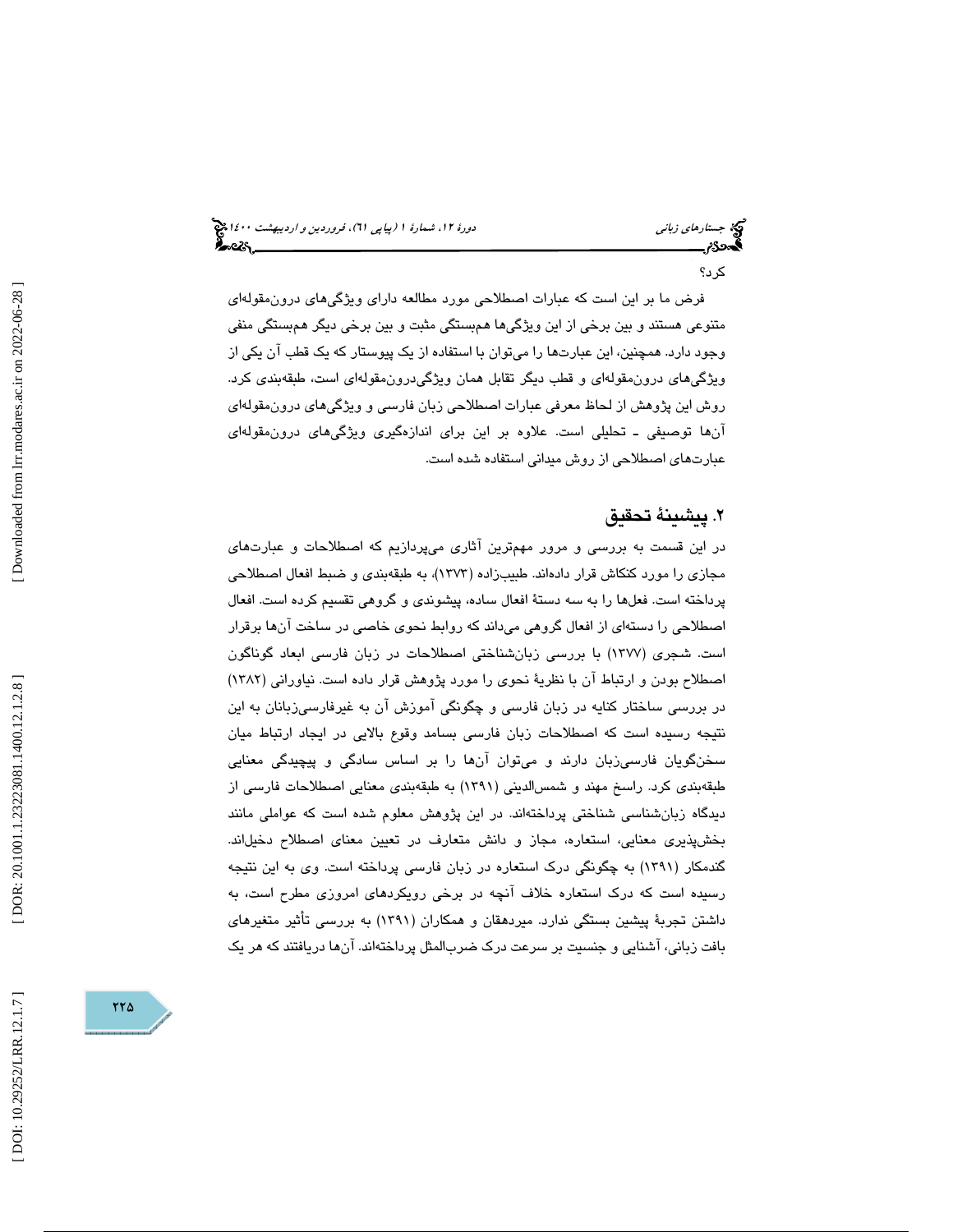از اين متغيرها تأثير معناداري در درك ضربالمثل دارد. عرفانيان قونسولي و همكاران (1393)، به بررسي اهداف استفاده از نمونههاي تمثيلي با رويكرد زبانشناسي شناختي پرداختهاند. آنها تمثيلها را به كنايه، استعاره، عبارت اصطلاحي، درخواست غيرمستقيم، اغراق، كتمان حقيقت، پرسش تصنعي و تشبيه دسته بندي كرده و با بررسي جوابهاي پاسخدهندگان به اين اهداف رسيدهاند: نشان دادن احساسات خوب، ناراحت نشدن طرف مقابل و احترام به او، مؤدب بودن، نشان دادن سطح شعور، خراب نكردن وجهة خود، تأثيرگذار بودن، مطابق عرف صحبت كردن، شفافسازي، بهتر منظور را رساندن، تأكيد، شوخي كردن و نشان دادن احساسات بد. آزاد و منشيزاده (1394) به بررسي رويكردهاي غالب روانشناختي زبان درخصوص فرايند درك اصطلاح پرداخته و به اين نتيجه رسيدهاند كه هيچ يك از رويكردهاي روانشناختي زبان بهتنهايي نميتوانند تبييني قابلقبول از روند پردازش عبارتهاي اصطلاحي فارسيزبانان ارائه كنند. منصوري (1394) به تجزيه و تحليل بيش از 200 اصطلاح ميپردازد تا تفاوت اصطلاحات را بهلحاظ جايگزيني با عناصر ديگر محك بزند و از اين طريق نشان دهد كه چه عناصري از اين اصطلاحات و در چه سطحي از ساختار گروه، غيرقابل جايگزين و به اصطلاح «منجمد» میشود. تیتون و کانین `` (1994) به هنجارهای توصیفی ۱۷۱ عبارتهای اصطلاحی امریکایی ـ انگليسي براساس متغيرهاي آشنايي، قابليت بخشپذيري، قابليت پيش بيني و مبهم بودن پرداخته و همبستگي بين اين متغيرها را مشخص كردهاند. آنها دريافتهاند كه بين قابليت پيشبيني و آشنايي همبستگي مثبت، و بين متغيرهاي مبهمبودن و بخشناپذيري همبستگي منفي وجود دارد. در پژوهش كيليز و بوچر<sup>٦٠</sup> (2007) نتيجه نشان داد كه عبارات اصطلاحي تجزيهپذير زودتر از عبارات اصطلاحی تجزيهناپذير پردازش ميشوند. تابوسي<sup>،</sup>' و همکاران (2008)، به تأثير تجزيه پذيري معنايي در پردازش عبارات اصطلاحي پرداخته و گزارش كردهاند كه اصطلاحات (صرفنظر از تجزيهپذيري و تغييرپذيري نحوي) خيلي سريعتر از همتاي تحتاللفظيشان تشخيص داده مي شوند. ليبن°` و تيتون (2008)به بررسي تأثير تجزيهپذيري اصطلاح در درك آن پرداختهاند. تابوسي و همكاران (2011) به بررسي هنجارهاي توصيفي 245 عبارت اصطلاحي ايتاليايي پرداختهاند. براي هر اصطلاح متغيرهاي طول اصطلاح، دانش، آشنايي، زمان فراگيري، قابليت پيشبيني، انعطاف پذيري نحوي، مبهم بودن و بخشپذيري را گزارش كرده و ميزان همبستگي بين آنها را نيز ارائه دادهاند. آنها به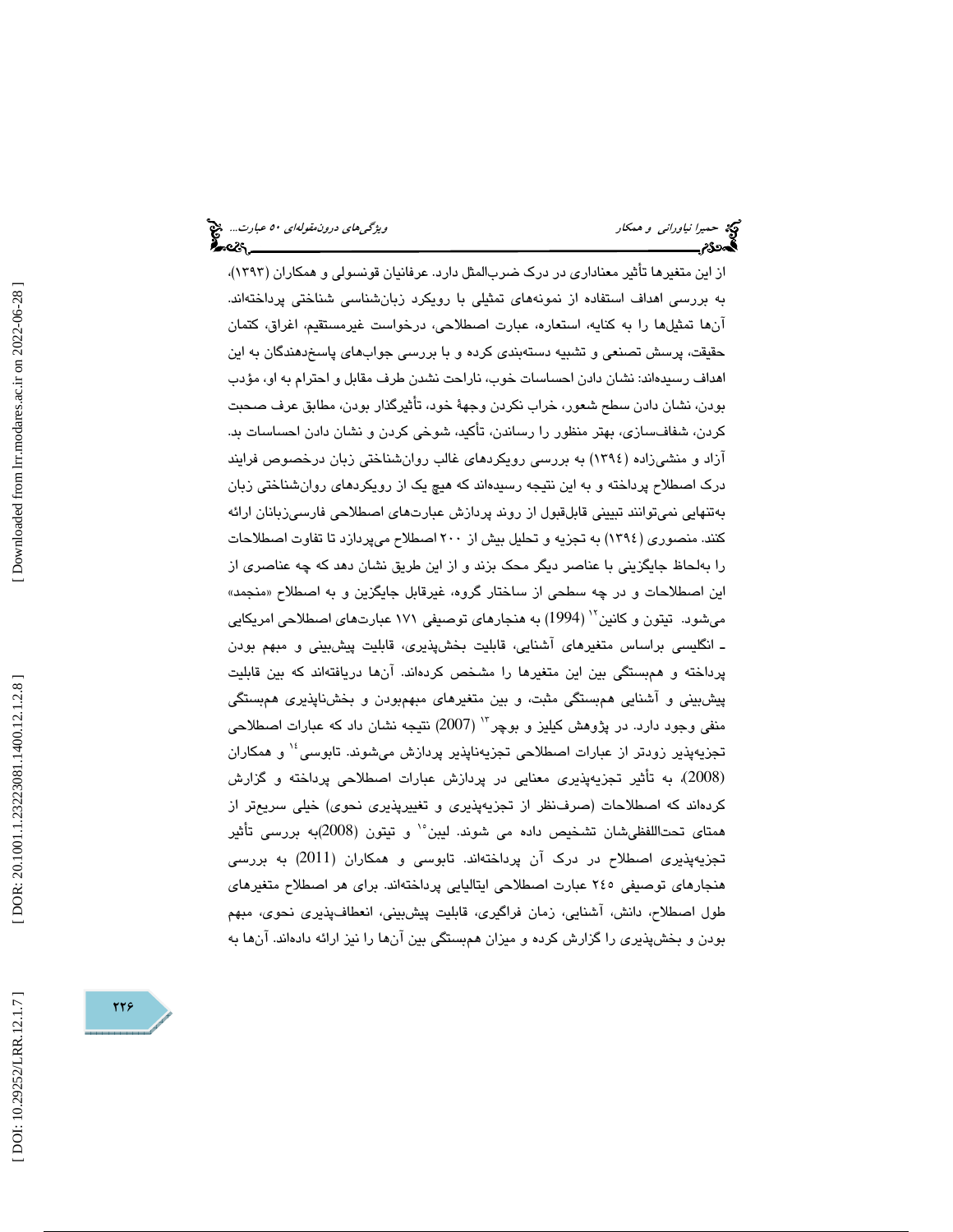اين نتيجه رسيدهاند كه آشنايي بهطور مشخص نقش قاطعي را در مطالعة عبارات اصطلاحي ايفا ميكند. وستبري<sup>11</sup> و تيتون (2011) به تأثير سن بر تحليل معني اصطلاحات مبهم و اصطلاحات تجزیهپذیر تمرکز کردند. بونین $^{\vee}$  و همکاران (2013) به بررسی هنجارهای روانشناختيزبان 305 عبارت اصطلاحي فرانسوي پرداختهاند. آنها براي هر اصطلاح متغيرهاي دانش، قابليت پيشبيني، مبهمبودن، بخشپذيري، بسامد ذهني و عيني، آشنايي، زمان فراگيري و طول اصطلاح را گزارش كردهاند. سيترون `` و همكاران (2016) مطالعهاي دربارهٔ هنجارهاي روانشناختيزبان 619 عبارت اصطلاحي زبان آلماني انجام دادهاند. آنها نشان دادهاند كه بين متغيرهاي انگيختگي و مجازي بودن، انگيختگي و آشنايي، دانش و آشنايي، شفافيت معنايي و ملموسبودگي، آشنايي با بارعاطفي و انگيختگي همچنين شفافيت معنايي و انگيختگي همبستگي مثبت و بين متغيرهاي شفافيت معنايي و مجازيبودن، ملموسبودگي و مجازي بودن همبستگي منفي وجود دارد. نوردمن و جامبازووا`` (2016) در بخشي از مقالهٔ خود به بررسي ويژگيهاي درونمقولهاي آشنايي، دانش، طول اصطلاحات، مبهم بودن و بخشپذيري اصطلاحات بلغاري و ميزان همبستگي بين آن ها پرداخته و دريافتهاند كه آشنايي با دانش و تجزيهپذيري همبستگي مثبت دارد، ولي رابطة مثبتي بين تجزيهپذيري و مبهم بودن پیدا نكردند. بولكز و تنر `` (2016)، در پژوهشی ۸۷۰ اصطلاح امریكایی ـ انگلیسی را براساس هنجارهاي توصيفي آشنايي، دانش، مبهم بودن، بخشپذيري و قابليت پيشبيني بررسي كردهاند. آنها ميزان همبستگي بين اين متغيرها را نيز گزارش كردهاند. اين گزارش نشان ميدهد كه آشنايي و دانش همبستگي بالايي با يكديگر دارند. همچنين، آشنايي و دانش داراي همبستگي مثبت با بخشپذيري و قابليت پيشبيني هستند. لي`` و همكاران (2016)، اصطلاحات چيني را با ويژگيهاي درونمقولهاي دانش، آشنايي، بسامد ذهني، زمان فراگيري، قابليت پيشبيني، مبهمبودن و بخشپذيري بررسي كردهاند. آنها همبستگي بين اين متغيرها را نيز سنجيدهاند. جیرارت<sup>۲۲</sup> (2017) در بررسی شفافیت عبارتهای اصطلاحی، به این نتیجه رسید که وقتی اصطلاح شناختهشده باشد، داراي شفافيت معنايي است. بونين و همكاران (2017) به بررسي هنجارهاي روانشناختي زبان براي عبارات اصطلاحي و ضربالمثلهاي زبان فرانسه پرداختهاند. آنها دريافتهاند كه هم در اصطلاحات هم در ضربالمثلها بسامد ذهني، آشنايي و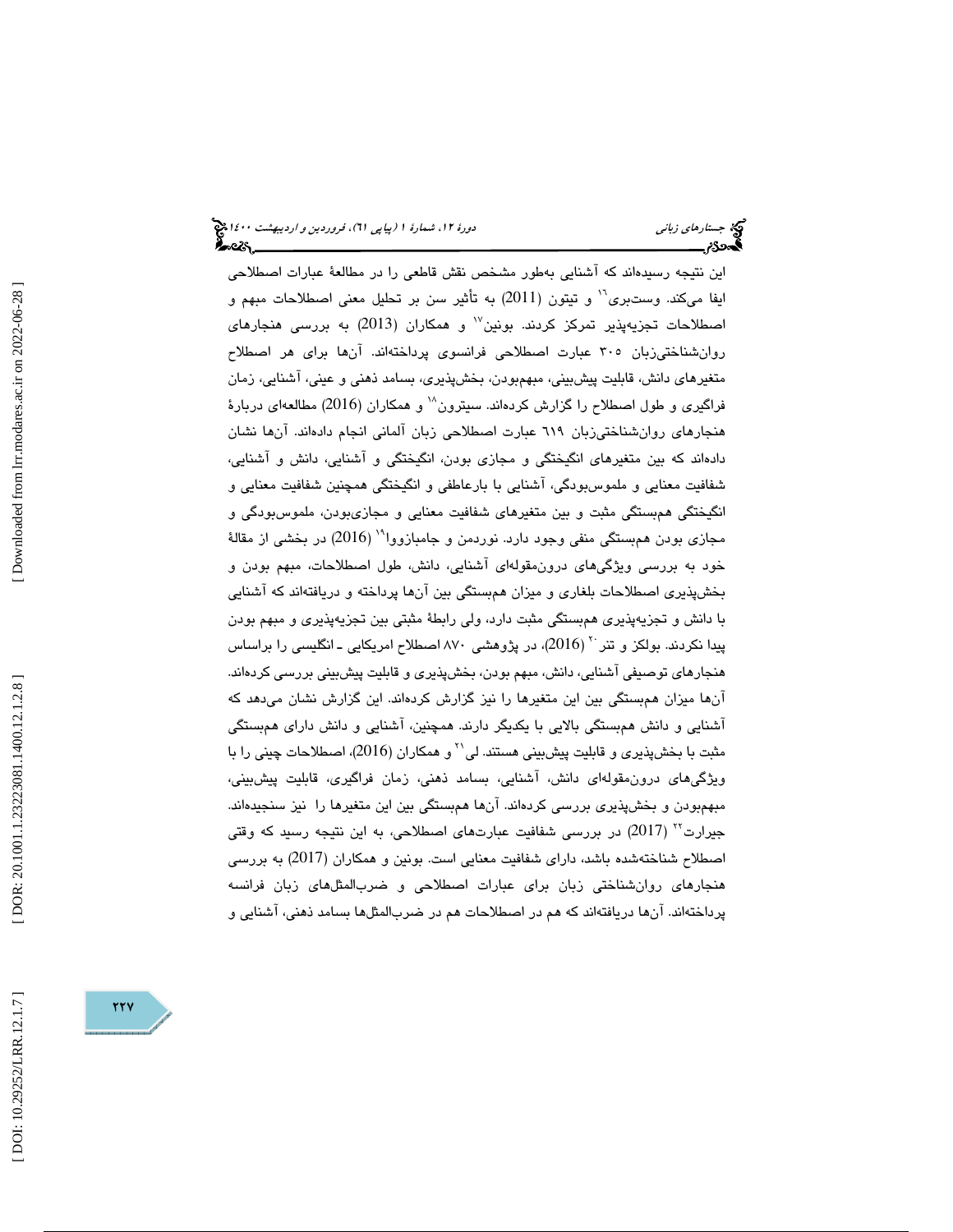حميرا *نياوراني و همكار ويشكل است... التي تحت المركز التي تحت التي تحت التي تحت التي تحت التي تحت التي تحت التي*<br>**التي تحت التي تحت التي تحت التي تحت التي تحت التي تحت التي تحت التي تحت التي تحت التي تحت التي تحت التي تحت** 

دانش همبستگي بالايي دارند.

# 3 . چارچوب نظري

 مدلهاي واژگاني و غيرواژگاني مختلفي به بررسي چگونگي پردازش عبارات اصطلاحي در طول فرايند درك پرداختهاند. طبق مدلهاي واژگاني (مانند مدل فرضية فهرست اصطلاحي و مدل بازنمود واژگاني)، عبارات اصطلاحي واژگان بلندي هستند كه يا همراه با ديگر واژگان ذهني در ذهن ذخيره ميشوند و يا فهرست جداگانهاي را تشكيل ميدهند ( ,Cutler & Swinny 1973 ,Bell & Bobrow; 1997(. در اين مدل بازيابي معني تحتاللفظي و مجازي به موازات هم انجام ميگيرد و در آخر معني مجازي سريعتر از معني تحتاللفظي بازيابي ميشود. بر اساس فرضية پيكربندي واژگاني كه از رويكردهاي جديد نسبت به درك اصطلاحات است (Pacciari & Tabossi, 1988 :Vespignani et al., 2006) اصطلاحات مانند ديگر بخشهاي (Cacciari & Tabossi, 1 بان كلمه به كلمه رمزگشايي ميشوند تا آنكه واژة كليدي و هدف شناسايي شود. طبق ز مدلهاي غيرواژگاني پردازش اصطلاحات تحت تأثير مجموعهاي از ويژگيهاي معناشناختي و درونمقولهاي است. تحقيقاتي در رابطه با چگونگي فرايند درك اصطلاحات در بزرگسالان Levorato et ) كودكان ،)Sprenger et al., 2006; Tabossi et al., 2009; Hillert, 2004 ) بيماران همچنين و ،)al., 2004; Caillis & Declerq, 20011; Caillis & Butcher, 2007 زبانپريش (2004 .,al et Papagno; 2006 .,al et Papagno(، انجام شده و نشان داده است كه اين فرايند تحت تأثير متغيرهاي مختلفي است. مهمترين اين ويژگيها عبارتاند از: آشنايي، دانش، مبهم بودن، شفافيت معنايي، مجازي بودن، انگيختگي، ملموسبودگي، بار عاطفي و اعتماد داشتن. چارچوب اين پژوهش بر اساس مدلهاي غيرواژگاني است. آشنايي بهمنزلة بسامد ذهني تعريف ميشود؛ يعني هر فرد چهقدر اصطلاحي را شنيده يا خوانده است ( & Libben Titone, 2008, p. 1106). دانش به اين مفهوم اشاره ميكند كه آيا هر فرد معنى درست Bulkes & Tanner, 2016; Citron et al., 2016; ) عبارت اصطلاحی را میداند يا نه در برخی پژوهش ها (2016 (Citron et al., 2016) از شركتكنندگان  $($ Nordman et al., 2014 خواسته شد تا معني هر اصطلاح را بنويسند، در حالي كه بقيه ( Bonin et al., 2013; Bulkes 2016 ,Tanner (& از مقياس ليكرت براي تعيين ميزان دانستن معني هر عبارت استفاده كردند.

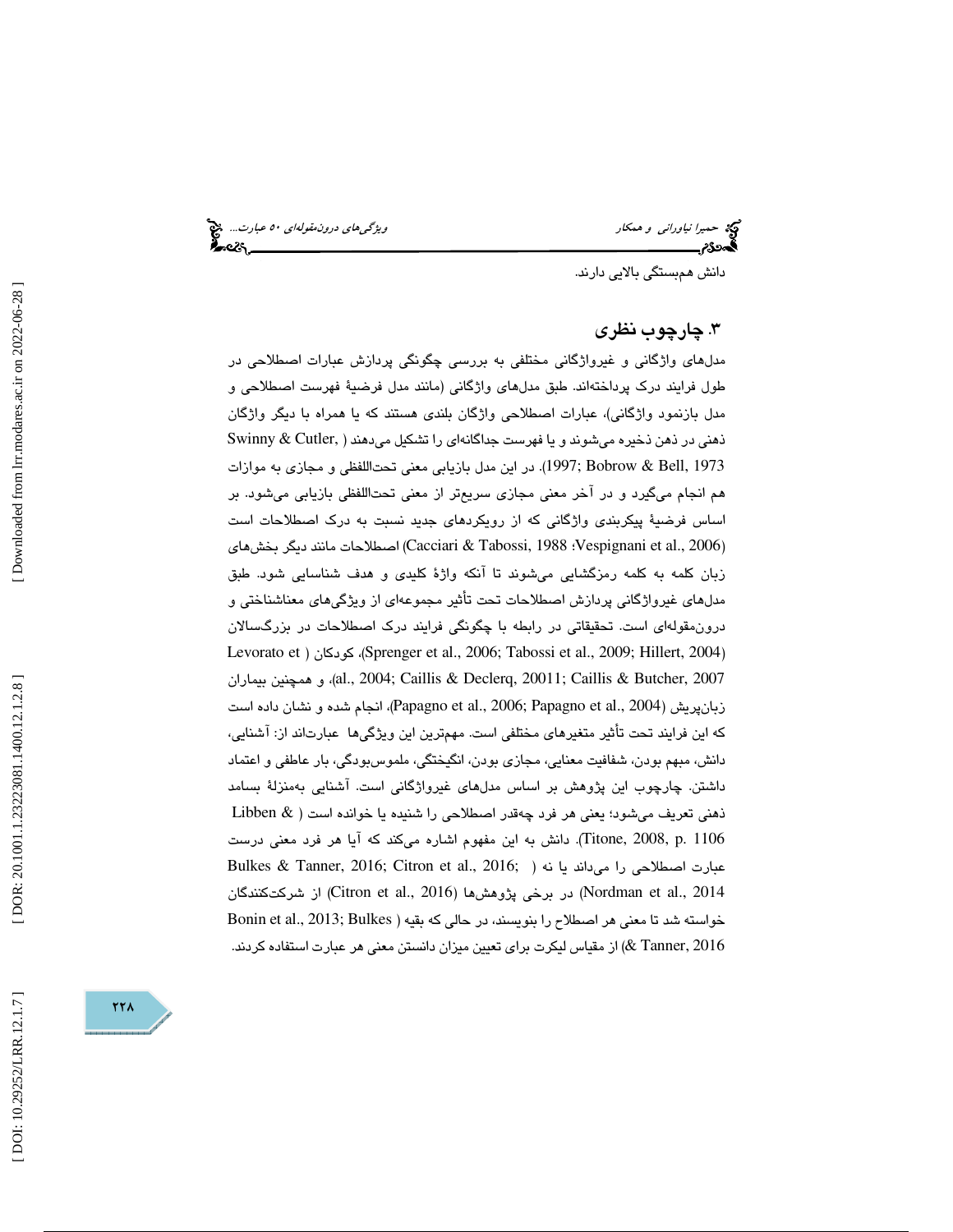#### جستار*هاي زباني هي المرديبهشت 1400 ه*ورو 11، شمارة 1 (پياپي 71)، فر*وردين و ارديبهشت 14*00 هج ર્કેન્સ્ટર,\_\_\_

مبهم بودن به اين ويژگي اشاره ميكند كه عبارت اصطلاحي در ضمن داشتن معني مجازي، Caillies, 2009; Libben & Titone, 2008; Nordman et al., ) معنى تحتاللفظي هم دارد براي .)2014 ;Tabossi et al., 2011; Titone & connin, 1994; Citron et al., 2016 مثال، «لقمهٔ گندهتر از دهان برداشتن» هم معني تحتاللفظي و هم معني مجازي دارد. شفافيت معنايي (تجزيهپذيري) به اين ويژگي عبارتهاي اصطلاحي اشاره ميكند كه معناي مجازي عبارت را ميتوان از معني تحتاللفظي واژگان سازندهٔ آن استنباط كرد ( ;Bonin et al., 2013 .(Nordman & Jambazova, 2016; Citron et al., 2016; Bulkes & Tanner, 2016 براي مثال، معني «زير و رو كردن» را ميتوان از معني تك تك واژگان آن فهميد. برعكس عبارت اصطلاحي «تخم لق شكستن» از لحاظ معنايي تيره است. مجازي بودن به اين ويژگي عبارتهاي اصطلاحي اشاره ميكند كه اين عبارتها تا چه حد بهمنزلة يك مفهوم غير تحتاللفظي استنباط ميشوند (16, p. 95). Citron et al., 2016, p. 95). درواقع بعضي اصطلاحات كمتر از برخي ديگر مجازي هستند. براي مثال، در اصطلاح «چپ را از راست ندانستن» (به معني ناآگاهي) فعل ندانستن به طور تحتاللفظي به اين مفهوم اشاره ميكند و ممكن است نسبت به اصطلاحي كه معني فعل آن به طور كامل تغيير ميكند، كمتر مجازي درک شود (مانند اصطلاح «از دندهٔ چپ بلند شدن» به معني بد اخلاق بودن). درواقع، درجة ميزان مجازي بودن هر اصطلاح (يعني رابطة بين معناي تحتاللفظي و غير تحتاللفظي هر اصطلاح) متفاوت است. انگيختگي انگيزة بهكار رفتن برخي واژهها در تعداد زيادي از اصطلاحات سازوكار شناختي است كه حوزة دانش را بهمعناي اصطلاحي پيوند ميدهد. انواع این سازوکارها استعاره، مجاز و دانش متعارف هستند. برای مثال در اصطلاح «سگ به دهان خود بستن: فحاشی کردن»، از واژهٔ سگ استفاده شده است، زیرا سگ هنگام نگهبانی با خشونت به سمت متجاوزان حمله ميكند. همين ويژگي سگ سبب شده است در برخي اصطلاحات براي بيان خشونت و فحاشي از سگ استفاده ميشود (راسخ مهند و شمسالديني، ،1391 صص. ـ22 25). انگيختگي به ويژگي آن دسته از عبارتهاي اصطلاحي ميپردازد كه محرك (عنصري) براي فهم آنها وجود دارد، صرف نظر از اينكه بار عاطفي مثبت يا منفي .(Citron et al., 2016: 96 as cited in Barrtt & Russel, 1998) باشند داشته ملموسبودگي به ويژگي اصطلاحاتي اشاره ميكند كه معناي آنها به حالت يا حادثهاي اشاره

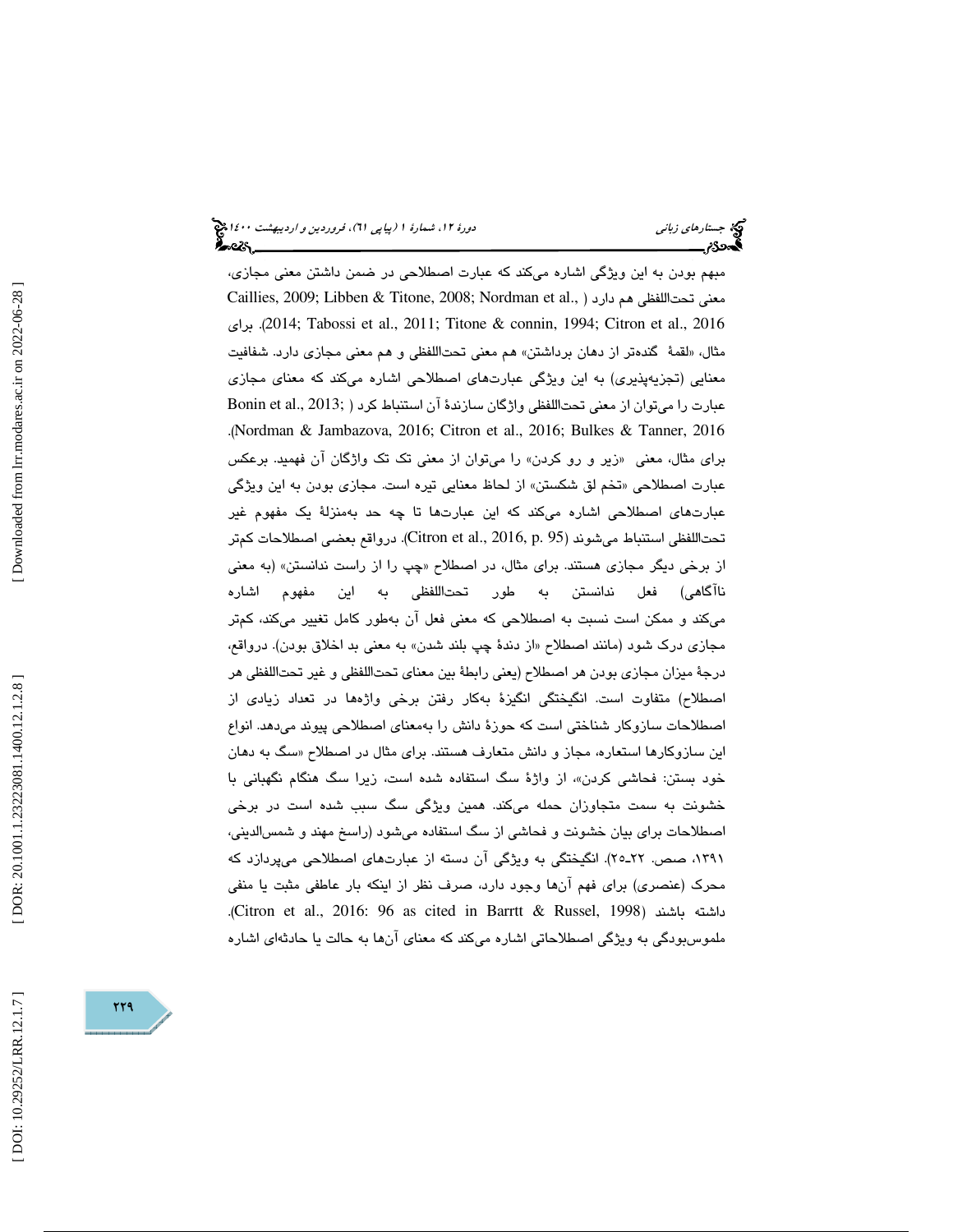ميكند كه ميتوان آن را با يك يا چند بعد حسي تجربه كرد و انتزاعي نيست ( .,al et Citron 2007 ,Paivio in cited as 95 2016: (و با قابل تصوربودن فرق دارد. بررسي دو متغير ملموس بودگي و مجازي بودن براي اولين بار در پژوهش سيترون و همكاران (2016) انجام گرفته است. بار عاطفي به ويژگي داشتن معني مثبت، منفي يا خنثاي عبارتهاي اصطلاحي ويژگي اين بررسي .)Citron et al., 2016, p. 95 as citfd in Russel, 1980) ميپردازد براي عبارتهاي اصطلاحي نخستينبار در پژوهش سيترون و همكاران (2016)، انجام شده است. اعتماد داشتن به ميزان اعتمادداشتن فرد به دانستن معني درست اصطلاح ميپردازد. اين متغير با متغير دانش متفاوت است، زيرا ممكن است گويشوران نسبت به ندانستن معني اصطلاحي بهخصوص اصطلاحات كمآشنا خيلي اعتماد داشته باشند، ولي ضرورتاً پايايي .( Citron et al., 2016, p. 94) نيايد بهدست بالايي

گفتني است كه اصطلاح با ضربالمثل تفاوت دارد؛ ضربالمثلها نتيجة خرد جمعي مردم هستند (27 .p 1993, .,al et Benjafield(. فرق مهم ضربالمثل و عبارتهاي اصطلاحي در اين است كه ضربالمثلها در ضمن اينكه جملههاي كاملي هستند، معمولاً چه تحتاللفظي، چه مجازي حقيقتي را بيان ميكنند (Cacciari, 2014 ؛ Ferreti et al., 2007). با وجود اين، به گفتة نوردمن و همكاران(1562 .p 2013,(، ضربالمثل و اصطلاح بخشهايي از يك طيف يكسان از عبارتهاي ثابت و منجمد هستند. اصطلاح با استعاره نيز تفاوت دارد. صفوي (،1379 ص. 272) معتقد است كه استعاره انتخاب يك نشانة زبان به جاي نشانهاي ديگر بر حسب تشابه است. استعارهها، حتي منجمدترين آنها، معني منحصر به فرد استاندارد شدهاي ندارند و ميتوانند بسته به بافتي كه در آن قرار ميگيرند، معاني مختلفي را منتقل كنند. در حالي كه اصطلاحات (با وجود اينكه برخي از آنها ممكن است از استعاره گرفته شده باشند) داراي معناي منحصربهفردي هستند و تحتتأثير بافت قرار نميگيرند (Citron et al., 2016, p. 92). ( 201 .p 2002, (معتقد است كه اصطلاحات از نظام مفهومي ما نشئت ميگيرند. بر <sup>23</sup> ووكسس اين اساس خاستگاه و منشأ بسياري از عبارتهاي اصطلاحي در هنجارهاي زيستي، آيات قرآني، اعتقادات پيشينيان، تجربههاي حسي و بدنمند، آداب و رسوم مذهبي و اجتماعي، باورهاي عامه و اساطيري است.

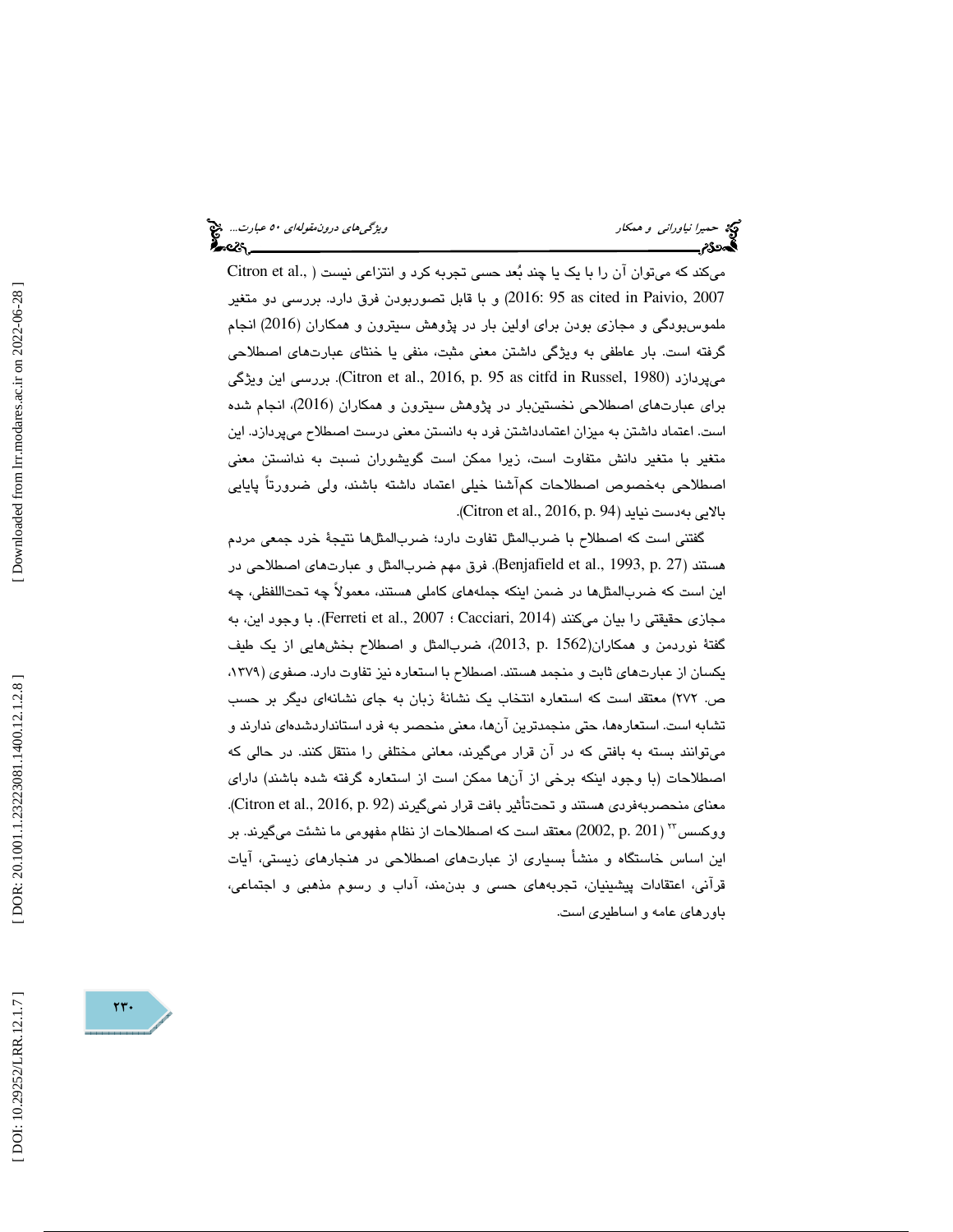# ۴. روش تحقيق

روش اين تحقيق از لحاظ معرفي عبارتهاي اصطلاحي و ويژگيهاي درونمقولهاي آنها توصيفي از نوع تحليل محتواست. علاوه بر اين، براي اندازهگيري ويژگيهاي درونمقولهاي اصطلاحات مورد بررسي از روش ميداني استفاده شده است كه در ادامه توضيح داده ميشود.

 دادههاي مورد مطالعة اين پژوهش تمام عبارات اصطلاحي موجود در دو كتاب فرهنگ كنايات (تأليف منصور ثروت، 1379) و فرهنگ كنايات سخن (به سرپرستي حسن انوري، 1390) است. حجم نمونة عبارتهاي اصطلاحي داراي اين ويژگيها هستند: يك گروه فعلي با يك يا چند ظرفيت، مانند شال و كلاه كردن / پنبه را از گوش درآوردن. بهشكل مصدري، مانند پوست و استخوان شدن (از آن جايي كه انتظار ارزيابي ويژگيهاي عبارتهاي اصطلاحي ميرفت، اين عبارتها بهشكل استاندارد، مصدري، ارائه شد). جامعة مورد تحقيق در بخش ميداني اين پژوهش شامل تمام دانشآموزان دختر مقطع متوسطه دبيرستان روشنگر در منطقة 2 است. حجم نمونه شامل 270 دانشآموز است كه با استفاده از روش نمونهگيري مبتني بر اعداد تصادفي انتخاب شد. جم عآوري اطلاعات از طريق ابزار پرسشنامه صورت پذيرفت. روش تكميل پرسشنامه، به شيوة مستقيم، يعني بدون دخالت پرسشگر انتخاب شد. پرسشنامهها در اختيار افراد با شرايطي كه ذكر شد، گذاشته شد و از آنان درخواست شد پس از خواندن راهنما به تكميل آنها بپردازند. براي تنظيم پرسشنامهها ابتدا تصميم گرفته شد مجموعهاي بالغ بر 50 عبارت اصطلاحي متداول در زبان فارسي استخراج شود. پژوهشگران بر حسب دانش زبانی و د ایـرة الـمعـا رفـی خود ٥٠ عبارت اصطلاحی رایج را انتخاب كردند. سپس اين عبارتها در قالب پرسشنامههاي جداگانه با دستورالعملهاي لازم تنظيم شد و در اختيار شركتكنندگان قرار گرفت. هشت پرسشنامة جدا براي ارزيابي ويژگيهاي درون- مقولهاي عبارت هاي اصطلاحي (شامل آشنايي، دانش، شفافيت معنايي، مجازي بودن، انگيختگي، ملموسبودگي، بار عاطفي و اعتماد داشتن) تنطيم شد. هر پرسشنامه شامل همة 50 عبارت اصطلاحي بود و در هر كدام از مقياس هفت درجهاي ليكرت براي ارزيابي استفاده شد. در ضمن در هر پرسشنامه تعريف مناسبي از هر متغير داده شده بود. پرسشنامهاي نيز براي اندازهگيري ميزان دانستن معني هر اصطلاح طراحي شد. به دليل طولاني بودن زمان پاسخگويي به پرسشنامة دانش، اين پرسشنامه به دو قسمت 25 تايي تقسيم شد و هر پرسشنامه در

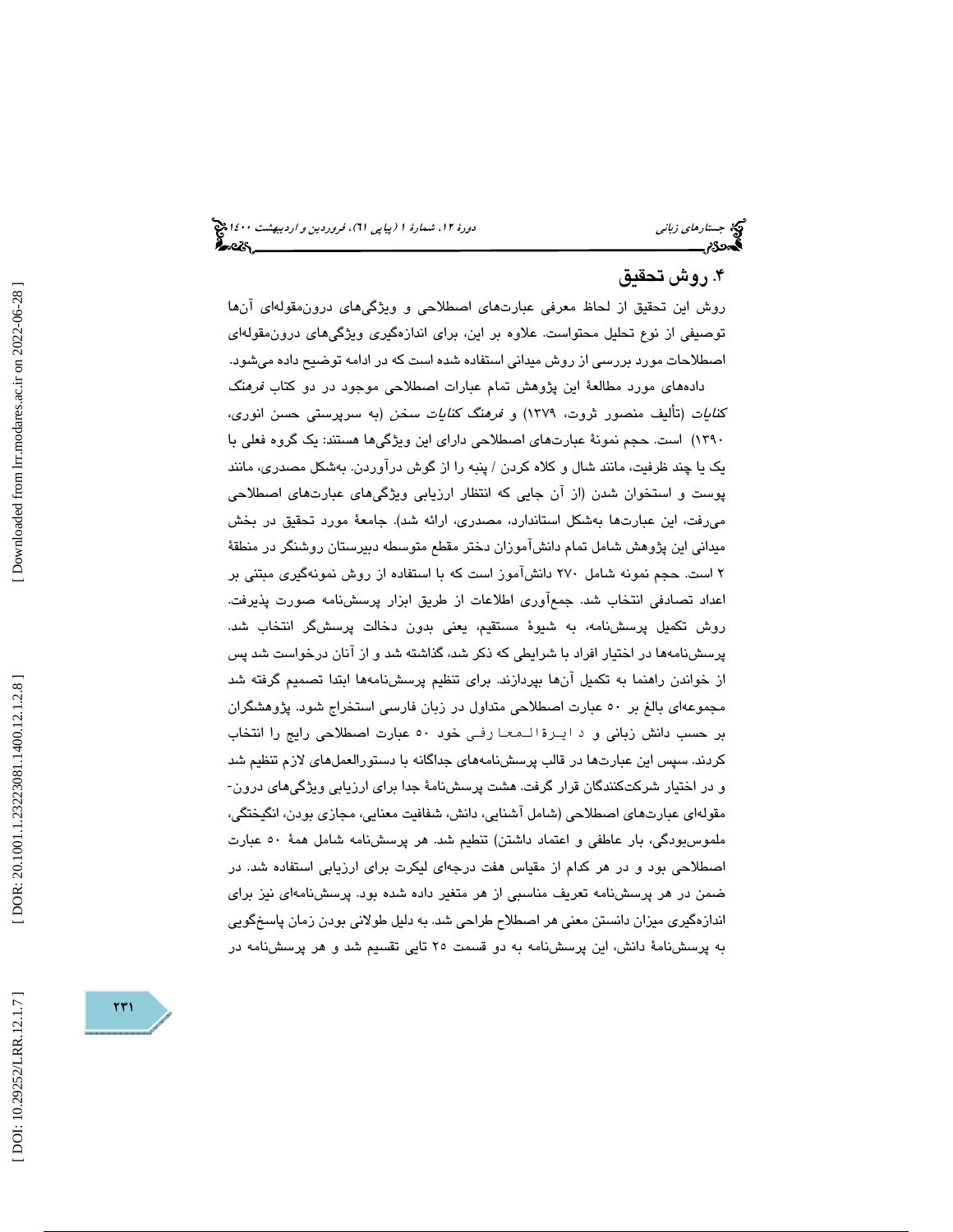اختيار يك نفر قرار گرفت. پرسشنامة اندازهگيري آشنايي بر روي پيوستاري از 1 (هرگز نشنيده و نخواندهام) تا 7 (اغلب شنيده و خواندهام) تنظيم شد. پرسشنامة اندازهگيري شفافيت معنايي بر روي پيوستاري از 1 (داراي شفافيت معنايي) تا 7 (از لحاظ معنايي تيره) تنظيم شد. پرسشنامة مجازي بودن بر روي پيوستاري از 1 (اصلاً مجازي نيست) تا 7 (خيلي مجازي است) تنظيم شد. پرسشنامة ملموسبودگي بر روي پيوستاري از 1 (كاملاً انتزاعي) تا 7 (كاملاً واقعي) تنظيم شد. پرسشنامهٔ بار عاطفي بر روي پيوستاري از ٣ـ (خيلي منفي) تا ٣+ (خيلي مثبت) تنظيم شد. پرسشنامة انگيختگي بر روي پيوستاري از 1 (اصلاً انگيخته نيست) تا 7 (خيلي انگيخته است) تنظيم شد. گفتني است كه براي تكميل پرسشنامههاي ذكرشده اگر دانشآموزان معني اصطلاحات را نميدانستند، توضيح داده ميشد. پرسشنامة اعتماد داشتن پرسششوندگان از دانستن معني يك اصطلاح بر روي پيوستاري از 1 (اصلاً معني آن را نميدانم) تا 7 (معني آن را بهخوبي ميدانم) تنظيم شد. پرسشنامة دانش با قرار دادن جاي خالي مقابل هر اصطلاح براي نوشتن معني آن تنظيم شد. در اين پژوهش از مقياس ليكرت هفت درجهاي براي ارزيابي پرسشنامهها استفاده شد و آمار توصيفي و همبستگي بين متغيرها با استفاده از نرمافزار اس. پي. اس. اس. استخراج شد.

| جدول ۱: عبارات اصطلاحی انتخابشده        |
|-----------------------------------------|
| Table 1: Selected idiomatic expressions |

| اصطلاحات               | شماره |
|------------------------|-------|
| از دندۀ چپ بلند شدن    |       |
| آب از دست کسی نچکیدن   |       |
| آدم آب زیرکاهی بودن    |       |
| انگشت به دهان ماندن    | ٤     |
| پنبه را از گوش درآوردن | ٥     |
| شاخ و شانه کشیدن       |       |
| بنای چیزی بر یخ کردن   | ٧     |
| بار خود را بستن        | ٨     |
| خود را به آب و آتش زدن | ٩     |
| ریگی به کفش داشتن      |       |

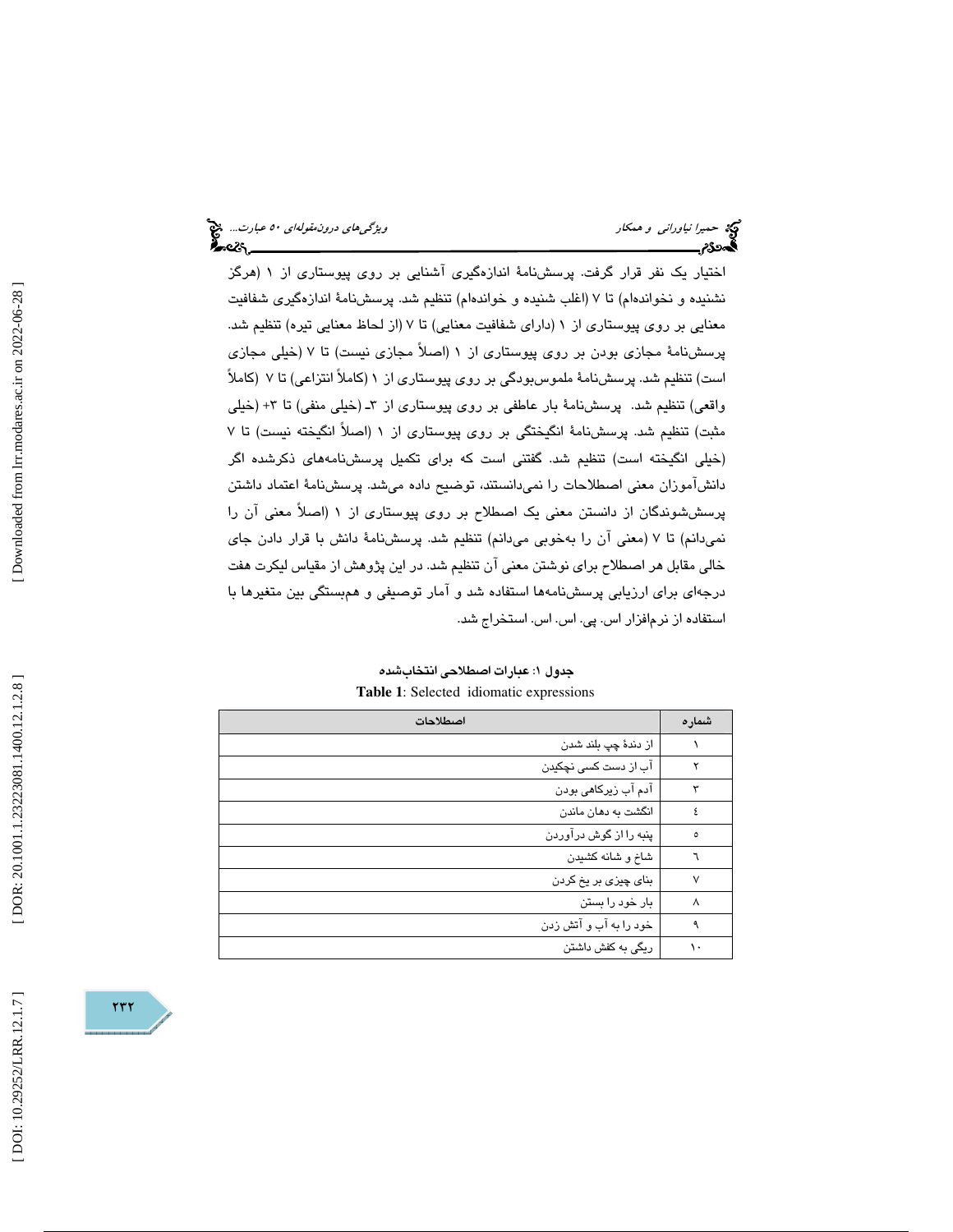|       | <u>ક</u> ્રેન્ટર,_            |
|-------|-------------------------------|
| شماره | اصطلاحات                      |
| ۱۱    | پای کسی در حنا بستن           |
| ۱۲    | پشت دست داغ کردن              |
| ۱۳    | سر نخ را پیدا کردن            |
| ١٤    | تخم لق شکستن                  |
| ١٥    | تیر به تاریکی انداختن         |
| ۱٦    | تا بناگوش سرخ شدن             |
| ١٧    | سر همه را شیره مالیدن         |
| ١٨    | دهان کسی بوی شیر دادن         |
| ۱۹    | دست همه در یک کاسه بودن       |
| ٢٠    | چپ را از راست ندانستن         |
| ۲۱    | چشم و گوش بسته بودن           |
| ۲۲    | چوب لاي چرخ گذاشتن            |
| ۲۳    | جانماز آب کشیدن               |
| ۲٤    | شال و کلاه کردن               |
| ۲٥    | پوست و استخوان شدن            |
| ٢٦    | خر داغ کردن                   |
| ۲٧    | مچ کسی را گرفتن               |
| ۲٨    | خون خونش را خوردن             |
| ۲۹    | کسی را تر و خشک کردن          |
| ٣.    | پا تو کفش دیگران کردن         |
| ٣١    | دست به عصا راه رفتن           |
| ٣٢    | نبض چیزی را به دست گرفتن      |
| ٣٣    | کاسه و کوزهها را سر کسی شکستن |
| ٣٤    | رگ خواب کسی به دست آمدن       |
| ٣٥    | نان کسی را آجر کردن           |
| ٣٦    | این دست، آن دست کردن          |
| ٣٧    | زهر خود را ريختن              |
| ۳۸    | لقمهٔ بزرگتر از دهان برداشتن  |
| ٣٩    | دل به دریا زدن                |
| ٤٠    | سر به گریبان بردن             |

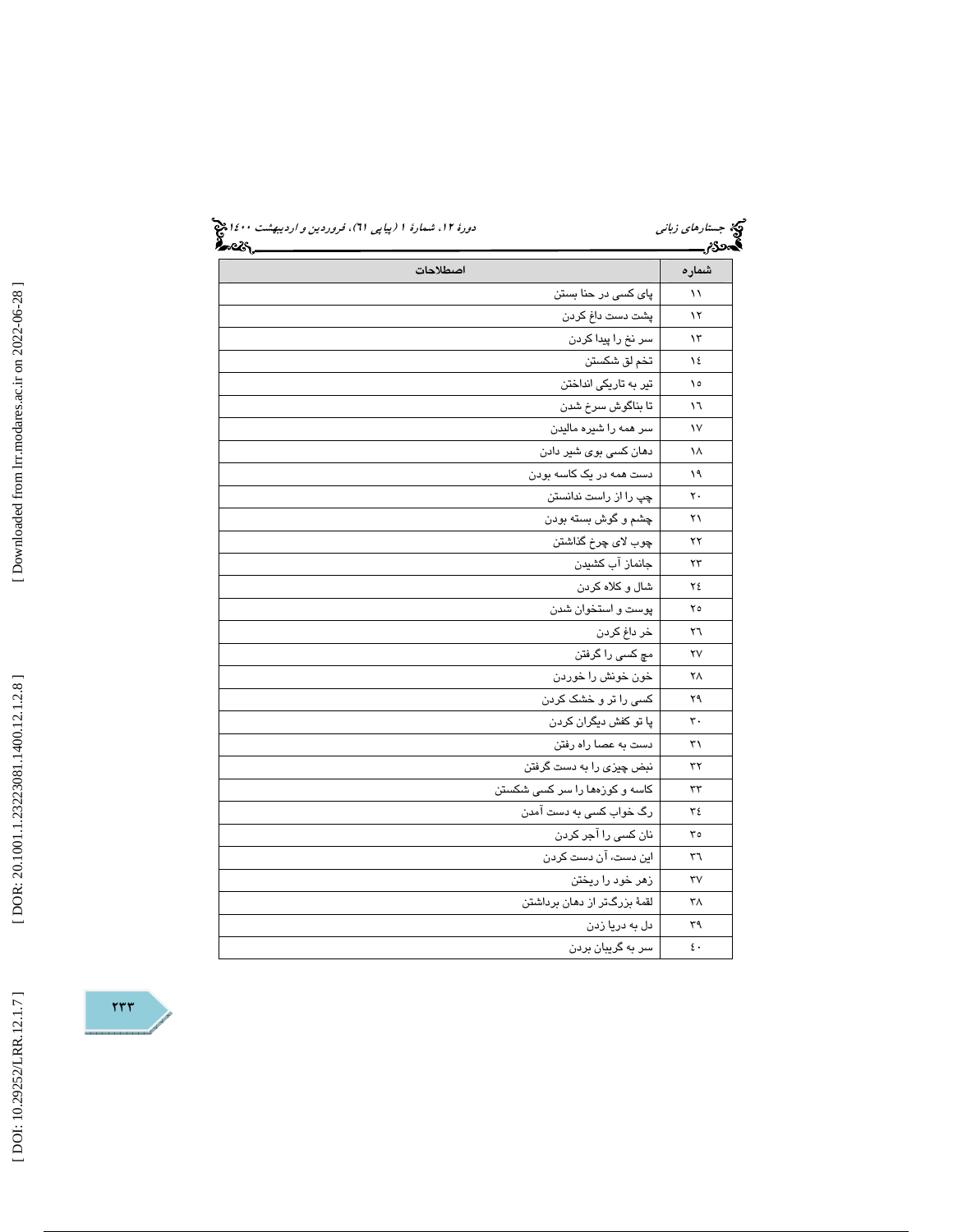| ویژگی های درون مقولهای ۵۰ عبارت<br>વ્ટડ | دید حم <i>یرا نیاورانی و همکار</i><br>مع | المحكام. |
|-----------------------------------------|------------------------------------------|----------|
|                                         | اصطلاحات                                 | شماره    |
|                                         | مغز خر خوردن                             | ٤١       |
|                                         | زیر پا <i>ی</i> کسی نشستن                | ٤٢       |
|                                         | شکم را صابون زدن                         | ٤٣       |
|                                         | ضرب شست نشان دادن                        | ٤٤       |
|                                         | قمر در عقرب بودن                         | ه ٤      |
|                                         | کارد به استخوان رسیدن                    | ٤٦       |
|                                         | كلاهش يشم نداشتن                         | ٤٧       |
|                                         | لنگ انداختن پیش کسی                      | ٤٨       |
|                                         | چند مرده حلاج بودن                       | ٤٩       |
|                                         | رشتهها را پنبه کردن                      | ه ه      |

# ۵. تجزيه و تحليل دادهها

تحليل دادهها بر اساس بررسي ويژگيهاي درونمقولهاي عبارتهاي اصطلاحي (شامل آشنايي، دانش، مبهم بودن، شفافيت معنايي، مجازي بودن، انگيختگي، ملموسبودگي، بار عاطفي و اعتماد داشتن) و رابطه و همبستگي بين اين متغيرها ارائه شده است. در اين مطالعه براي هر يك از 50 عبارت اصطلاحي نمرة كمترين، بيشترين، ميانگين و انحراف معيار هر يك از متغيرها بهدست آمد. گفتني است كه گويشوران بومي فارسيزبان تمام ارزيابيها را انجام دادند.

| متغيرها       | تعداد         | كمترين                  | بيشترين         | ميانگين             | انحراف<br>استاندارد             |  |  |  |
|---------------|---------------|-------------------------|-----------------|---------------------|---------------------------------|--|--|--|
| آشنایی        | $\circ \cdot$ | 1.7V                    | ٦.٨٠            | 0.55                | 0.02                            |  |  |  |
| دانش          | $\circ\cdot$  | $\lambda$ . $\lambda$ . | $V \cdot \cdot$ | 0.79                | $\lambda.5V$                    |  |  |  |
| مبهم بودن     | $\circ \cdot$ | Y.o.                    | 7.0.7           | $\circ \cdot \cdot$ | $\lambda \cdot \cdot$           |  |  |  |
| شفافيت معنايي | $\circ\cdot$  | Y.Y.                    | 7.5V            | 2.11                | $\cdot$ $\cdot$                 |  |  |  |
| مجازي بودن    | $\circ \cdot$ | <b>Y.VV</b>             | ٥.VV            | 2.7.                | .77                             |  |  |  |
| انگیختگی      | $\circ\cdot$  | Y.YY                    | ٦.V٣            | 0.05                | $\mathcal{N} \cdot \mathcal{E}$ |  |  |  |

**جدول ۲**: آمار توصيفی متغيرها **Table 2:** Descriptive statistics of variables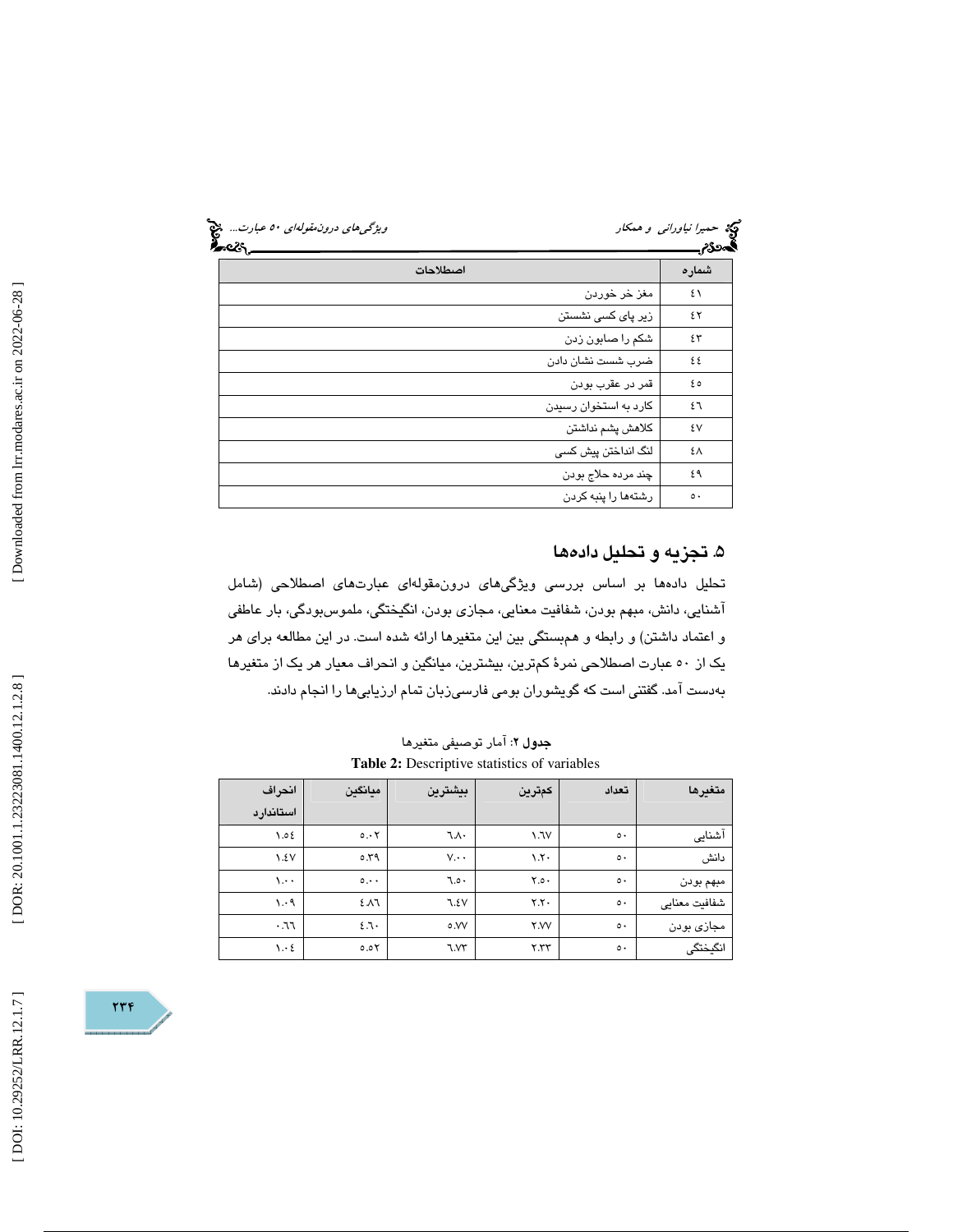جستار*هاي زباني هي المرديبهشت 1400 ه*ورو 11، شمارة 1 (پياپي 71)، فر*وردين و ارديبهشت 14*00 هج

| <del>∽∽</del> |                       |         |        |               | .            |
|---------------|-----------------------|---------|--------|---------------|--------------|
| انحراف        | ميانكين               | بيشترين | كمترين | تعداد         | متغيرها      |
| استاندارد     |                       |         |        |               |              |
| ۶۹٦.          | 2.79                  | ٦.٤٣    | ۰٦٠    | $\circ \cdot$ | ملموسبودگی   |
| 1.4           | $-\cdot \wedge \cdot$ | ۱۹۰     | $-Y.Y$ | $\circ\cdot$  | بار عاطفى    |
| ۲.٥           | 0.00                  | 7.95    | Y.YY   | $\circ \cdot$ | اعتماد داشتن |

### 1ـ5 . آشنايي، دانش و اعتماد داشتن

آشنايي: عبارات اصطلاحي بناي چيزي بر يخ كردن كمترين ميزان آشنايي (ميانگين 1.66 و انحراف معيار 1.26) و لقمة بزرگتر از دهان برداشتن بيشترين ميزان آشنايي (ميانگين 6.80 و انحراف معيار 0.48) را كسب كردند. آمار نشان ميدهد كه عبارتهاي اصطلاحي بر روي طيفي از آشنا تا ناآشنا ارزيابي شدهاند. ميانگين كل پيكره براي متغير آشنايي5.02 (انحراف معيار 1.54) نشان ميدهد كه اصطلاحات انتخابشده، پربسامد بودهاند. دانش: از دندة چپ بلند شدن، دهان كسي بوي شير دادن و سر همه شيره ماليدن عبارتهاي اصطلاحياي هستند كه بيشترين ميزان دانش را دارند (ميانگين 7 و انحراف معيار 0.00). كمترين ميزان دانستن معني مربوط به اصطلاح تخم لق شكستن (ميانگين 1.20و انحراف معيار 1.09) است. ميانگين كل پيكره براي متغير دانش 5.39 (انحراف معيار 1.47) بيانگر اين مطلب است كه عبارتهاي اصطلاحي شناختهشده و آشنا انتخاب شده است. همچنين نتيجه نشان ميدهد كه دانش يكي از ويژگيهاي درونمقولهاي است و پيكره ميتواند محدودهاي از كمترين تا بيشترين ميزان اين ویژگی را ارائه دهد. ا**عتماد داشتن**: پا تو كفش دیگران كردن اصطلاحی است كه بیشترین ميزان اعتماد داشتن را دارد (ميانگين 6.93 و انحراف معيار 0.25). كمترين ميزان اعتماد مربوط به اصطلاح تخم لق شكستن (ميانگين 2.33 و انحراف معيار 2.01) است. ميانگين كل پيكره براي متغير اعتماد داشتن 5.55 (انحراف معيار 1.25) نتيجة متغير دانش را يادآوري ميكند كه عبارات انتخابشده مهجور و نادر نبودهاند.

#### 2ـ5 . شفافيت معنايي، انگيختگي و بار عاطفي

شفافيت معنايي: كمترين ميانگين اين متغير از 2.20 (انحراف معيار 1.73) (خر داغ كردن) تا بيشترين ميانگين 6.46 (انحراف معيار 0.77) (مغز خر خوردن) در نوسان بود. راسخ مهند و

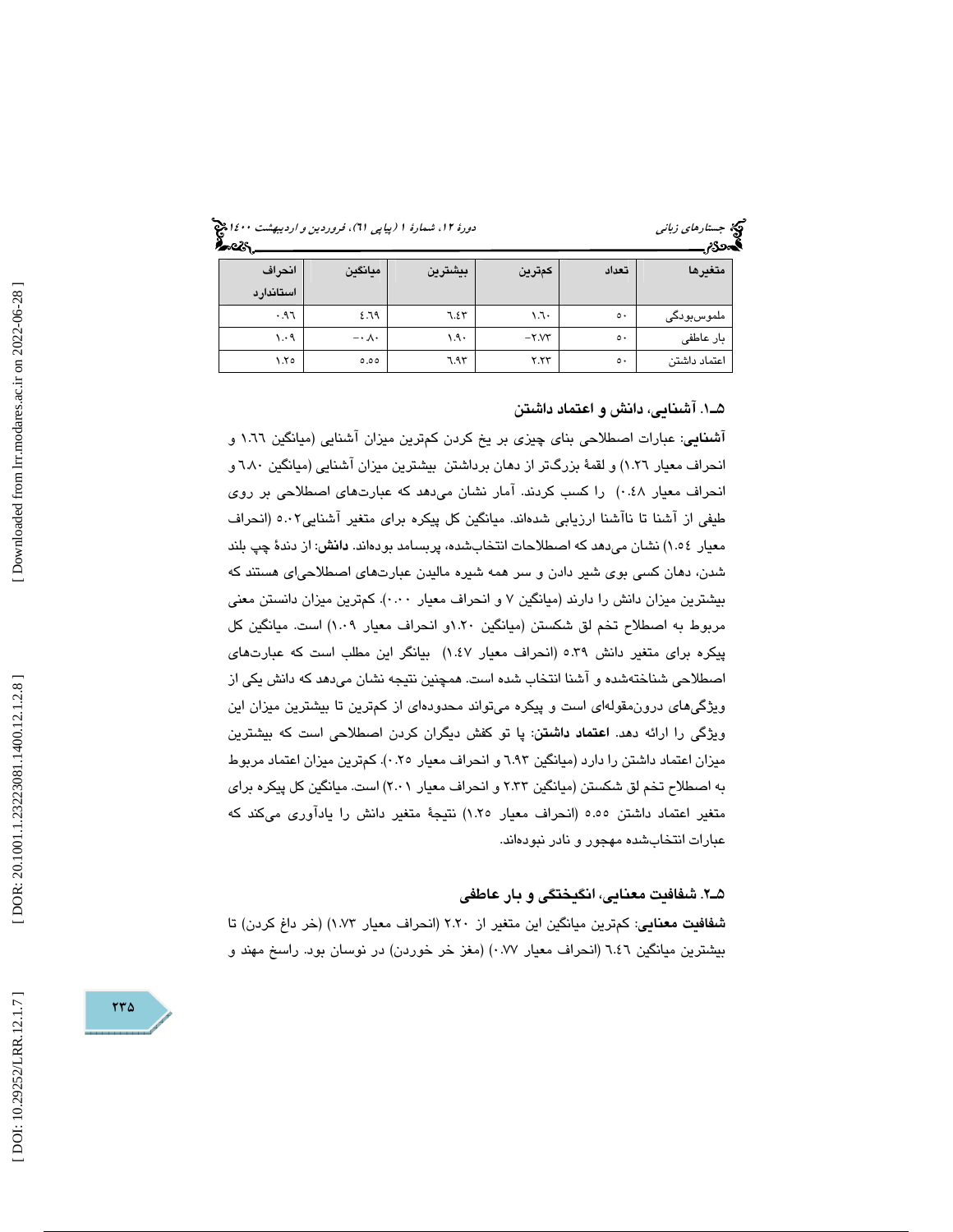شمسالديني (1391) هم اصطلاحات بخشپذير و هم اصطلاحات انگيخته را بهلحاظ معنايي شفاف ميدانند؛ يعني مي توان معني آنها را به طور كلي حدس زد. نتيجة ذكرشده اين ادعا را تأييد ميكند. ولي يافتههاي پژوهش آنان نشان داد كه تعداد اصطلاحات شفاف بسيار بيشتر از اصطلاحات تيره است، در صورتي كه ميانگين كل بهدست آمده در اين پژوهش 4.86 (انحراف معيار 1.09) است. انگيختگي: دادههاي پژوهش نشان داده است كه عبارات اصطلاحي داراي محدودهاي از بيشترين انگيختگي در عبارت شال و كلاه كردن (ميانگين 6.33 و انحراف معيار 0.71) تا كمترين انگيختگي در عبارت تخم لق شكستن (ميانگين 2.33 و انحراف معيار 1.93) هستند. ميانگين كل اين پيكره براي متغير انگيختگي 5.52 (انحراف معيار 1.04) نشان ميدهد كه بسياري از عبارتهاي اصطلاحي انگيخته هستند. **بار عاطفي**: بيشترين نمرهٔ بار عاطفي منفي مربوط به عبارت اصطلاحي «آدم آب زير كاهي بودن» (ميانگين ٢.٣٦- و انحراف معيار ٩٦.٠) است و كمترين نمرة بار عاطفي منفي در عبارت تير به تاريكي انداختن (ميانگين 0.06 و - انحراف معيار 1.36) بهدست آمده است. بار عاطفي مثبت از محدودة ميانگين 1.40 (انحراف معيار ١.٤٠) در عبارت اصطلاحي «چند مرده حلاج بودن»، تا ميانگين ٠.١٦ (انحراف معيار خود را به آب و آتش زدن» متغير است. ميانگين صفر كه نشاندهندة بار 1.74) در عبارت « عاطفي خنثي است، براي هيچ عبارتي بهدست نيامد. ميانگين كل پيكره براي اين متغير 0.80 - (انحراف معيار 1.90) است كه نشان ميدهد بيشتر اصطلاحات داراي بار منفي هستند.

### 3ـ5 . مبهم بودن، مجازي بودن و ملموسبودگي

مبهم بودن: بنالر دادههاي پژوهش انگشت به دهان ماندن (ميانگين 6.50 و انحراف معيار 1.54) مبهمترين و تخم لق شكستن (ميانگين 2.50 و انحراف معيار 1.97) نامبهمترين عبارتهاي اصطلاحي هستند. پژوهشي در فارسي در دسترس نيست تا نتيجة اين پژوهش با آن مقايسه شود. ميانگين كل پيكره براي اين متغير 5.00 (انحراف معيار 1.00 ) است كه مبهم ارزيابي شدن تعداد بيشتري از اصطلاحات را نشان ميدهد. مجازي بودن: عبارت اصطلاحي آدم آب زير كاهي بودن بيشترين درجة مجازي بودن (ميانگين 5.76 و انحراف معيار 1.33) و چپ را از راست ندانستن كمترين درجة مجازي بودن (ميانگين 2.76 و انحراف معيار 2.01) را كسب كردند. ميانگين كل اين متغير 4.60 (انحراف معيار 0.66) است كه نشان ميدهد اصطلاحات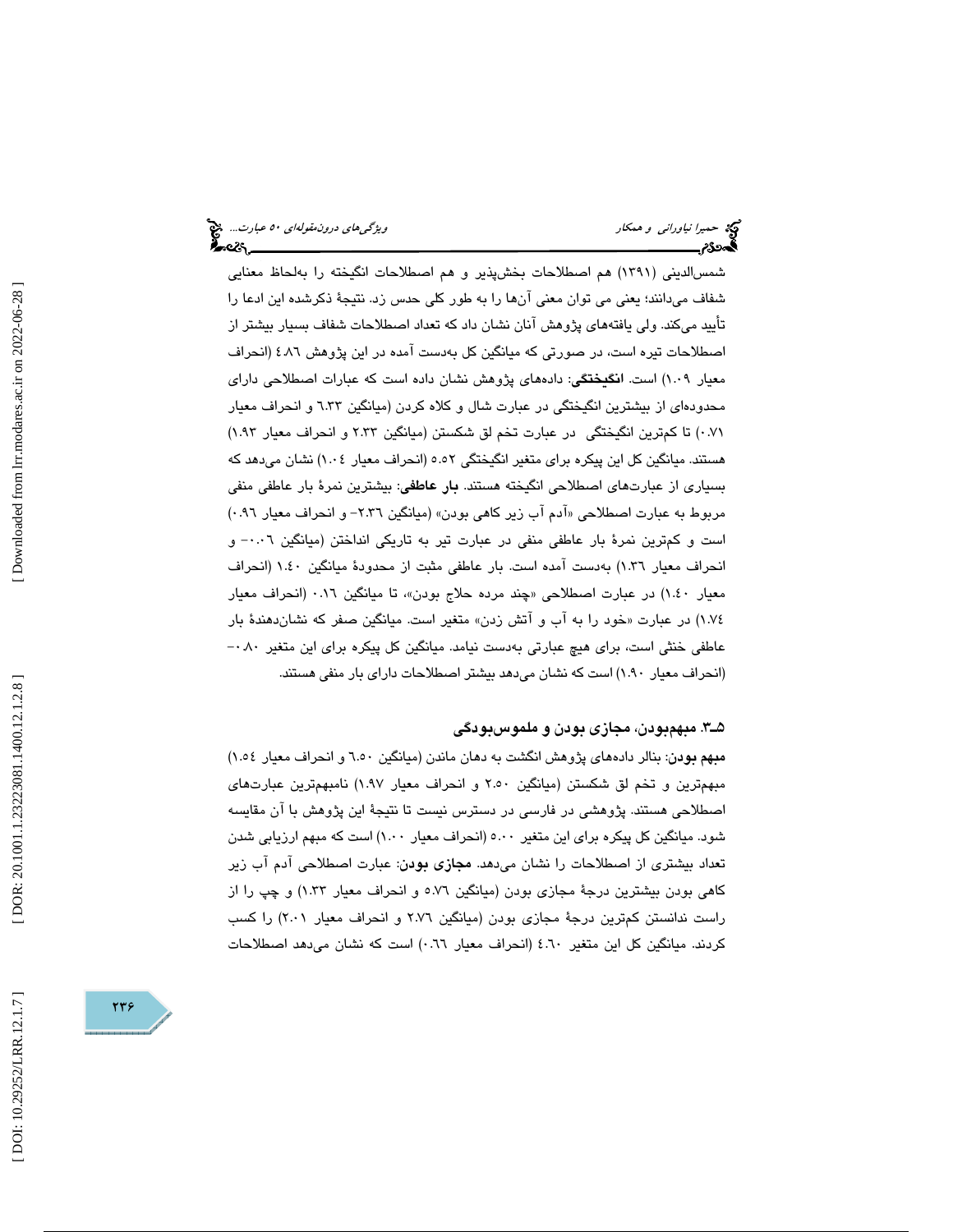# د*ورهٔ ۱۲، شمارهٔ ۱ (پياپي ۲۱)، فروردين و ارديبهشت ۱٤۰۰ پ*ي<mark>خ</mark><br>**گفت: مس**مو

بهطور تقريبي مجازي ارزيابي شدهاند. ملموسبودگي: عبارت اصطلاحي شال و كلاه كردن (ميانگين 6.43 و انحراف معيار 0.89) بيشترين ميزان درجة ملموسبودگي را دارد و عبارت اصطلاحي خر داغ كردن (ميانگين 1.60 و انحراف معيار 1.25) كمترين ميزان درجة ملموسبودگي را به خود اختصاص داده است. ميانگين اين متغير 4.69 (انحراف معيار 0.96) است كه ميتوان گفت اصطلاحات بهطور ملايمي ملموس ارزيابي شدهاند.

# -4 5 . تحليل پايايي

جبتا ر*هاي زباني*<br>دورة موردة مسمود <u>ال</u>كتاب

پايايي پژوهش بر اساس آلفاي كرونباخ انجام پذيرفت. طبق جدول ۳، پژوهش پايايي بالايي براي هر متغير دارد.

### جدول 3: پايايي متغيرها **Table 3**: Reliability of variables

| آلفاى كرونباخ     | متغيرها       |
|-------------------|---------------|
| .95               | آشنایی        |
| $\cdot \Lambda r$ | دانش          |
| .91               | مبهم بودن     |
| .95               | شفافيت معنايي |
| .91               | مجازی بودن    |
| $\cdot \Lambda$ ٩ | انگیختگی      |
| .91               | ملموسبودگی    |
| $\cdot \Lambda r$ | بار عاطفى     |
| .95               | اعتماد داشتن  |

## 5ـ5 . همبستگي بين متغيرها

 همبستگي بين متغيرها با استفاده از ضريب همبستگي پيرسون محاسبه شد. جدول 4 همبستگي بين متغيرها را نشان ميدهد.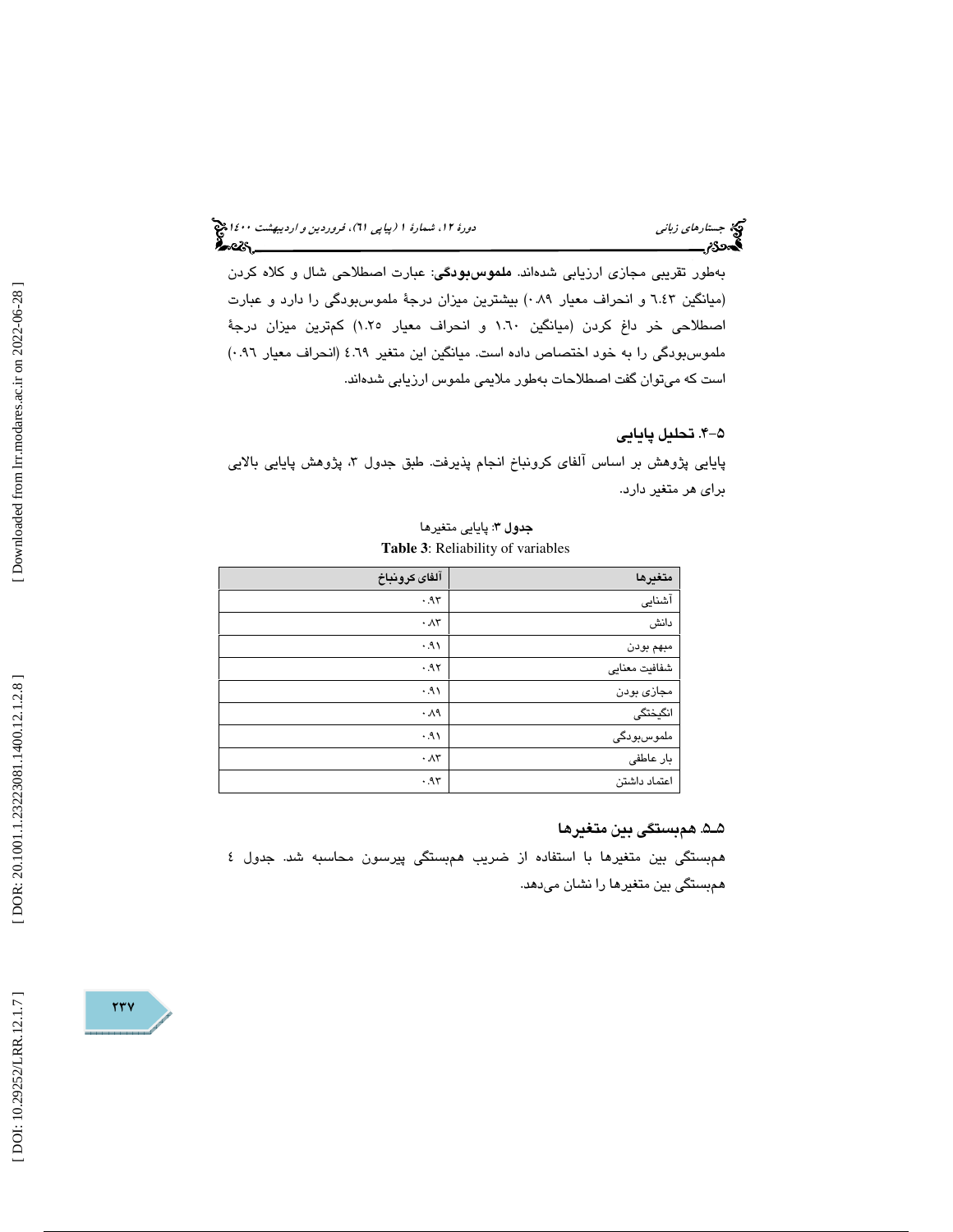حميرا *نياوراني و همكار ويشكل است... چ*ي بين المركز المركز المركز المركز المركز المركز المركز المركز المركز المر<br>**المركز المركز المركز المركز المركز المركز المركز المركز المركز المركز المركز المركز المركز المركز المركز ال جدول ۴: م**مبستگ*ي* بين متغيرها

**Table 4**: Correlation between variables

| دانش      | اعتماد |      |            | ملموس بودگی بار                                                                                                                                                                                                                                                                                                                                           | مجازى انگيختگى                                                                                                                                                                                                                                                                                                                                                                                           |          |                                                     | متغيرها آشنايى شفافيت                |          |
|-----------|--------|------|------------|-----------------------------------------------------------------------------------------------------------------------------------------------------------------------------------------------------------------------------------------------------------------------------------------------------------------------------------------------------------|----------------------------------------------------------------------------------------------------------------------------------------------------------------------------------------------------------------------------------------------------------------------------------------------------------------------------------------------------------------------------------------------------------|----------|-----------------------------------------------------|--------------------------------------|----------|
|           |        | مبهم |            |                                                                                                                                                                                                                                                                                                                                                           |                                                                                                                                                                                                                                                                                                                                                                                                          |          |                                                     |                                      |          |
|           | داشتن  |      | عاطفي بودن |                                                                                                                                                                                                                                                                                                                                                           |                                                                                                                                                                                                                                                                                                                                                                                                          | بودن     | معنایی                                              |                                      |          |
|           |        |      |            |                                                                                                                                                                                                                                                                                                                                                           |                                                                                                                                                                                                                                                                                                                                                                                                          |          |                                                     | $\lambda$                            | آشنایی   |
|           |        |      |            |                                                                                                                                                                                                                                                                                                                                                           |                                                                                                                                                                                                                                                                                                                                                                                                          |          | $\mathcal{N}$                                       | $-1.79$ *                            | شفافيت   |
|           |        |      |            |                                                                                                                                                                                                                                                                                                                                                           |                                                                                                                                                                                                                                                                                                                                                                                                          |          |                                                     |                                      | معنايى   |
|           |        |      |            |                                                                                                                                                                                                                                                                                                                                                           |                                                                                                                                                                                                                                                                                                                                                                                                          | $\Delta$ | $P \cdot \cdot \cdot$ $\cdot \cdot \cdot$           |                                      | مجازی    |
|           |        |      |            |                                                                                                                                                                                                                                                                                                                                                           |                                                                                                                                                                                                                                                                                                                                                                                                          |          |                                                     |                                      | بودن     |
|           |        |      |            |                                                                                                                                                                                                                                                                                                                                                           | $\Delta$                                                                                                                                                                                                                                                                                                                                                                                                 |          | $\cdot \cdot \cdot \cdot$ $\cdot \cdot \cdot \cdot$ | $-\cdot \cdot \cdot \mathsf{Y}$      | انگیختگی |
|           |        |      |            | $\lambda$                                                                                                                                                                                                                                                                                                                                                 | $\cdot$ $\wedge$ $\vee$ $\cdot$ $\cdot$ $\wedge$ $\uparrow$ $\cdot$ $\uparrow$ $\uparrow$ $\uparrow$ $\uparrow$ $\uparrow$ $\uparrow$ $\uparrow$ $\uparrow$ $\uparrow$ $\uparrow$ $\uparrow$ $\uparrow$ $\uparrow$ $\uparrow$ $\uparrow$ $\uparrow$ $\uparrow$ $\uparrow$ $\uparrow$ $\uparrow$ $\uparrow$ $\uparrow$ $\uparrow$ $\uparrow$ $\uparrow$ $\uparrow$ $\uparrow$ $\uparrow$ $\uparrow$ $\up$ |          |                                                     |                                      | ملموس    |
|           |        |      |            |                                                                                                                                                                                                                                                                                                                                                           |                                                                                                                                                                                                                                                                                                                                                                                                          |          |                                                     |                                      | بودگی    |
|           |        |      | $\sqrt{2}$ | $\cdot$ .11 $\cdot$ $\cdot$ .10 $\cdot$ .11 $\cdot$ $\cdot$ .11 $\cdot$ .11                                                                                                                                                                                                                                                                               |                                                                                                                                                                                                                                                                                                                                                                                                          |          |                                                     |                                      | بار      |
|           |        |      |            |                                                                                                                                                                                                                                                                                                                                                           |                                                                                                                                                                                                                                                                                                                                                                                                          |          |                                                     |                                      | عاطفى    |
|           |        |      |            | $\lambda$ and $\lambda$ and $\lambda$ and $\lambda$ and $\lambda$ and $\lambda$ and $\lambda$ and $\lambda$ and $\lambda$ and $\lambda$ and $\lambda$ and $\lambda$ and $\lambda$ and $\lambda$ and $\lambda$ and $\lambda$ and $\lambda$ and $\lambda$ and $\lambda$ and $\lambda$ and $\lambda$ and $\lambda$ and $\lambda$ and $\lambda$ and $\lambda$ |                                                                                                                                                                                                                                                                                                                                                                                                          |          |                                                     | $\mathsf{r} \mathsf{r} \mathsf{r}$ . | مبهم     |
|           |        |      |            |                                                                                                                                                                                                                                                                                                                                                           |                                                                                                                                                                                                                                                                                                                                                                                                          |          |                                                     |                                      | بودن     |
|           |        |      |            |                                                                                                                                                                                                                                                                                                                                                           |                                                                                                                                                                                                                                                                                                                                                                                                          |          |                                                     |                                      | اعتماد   |
|           |        |      |            |                                                                                                                                                                                                                                                                                                                                                           |                                                                                                                                                                                                                                                                                                                                                                                                          |          |                                                     |                                      | داشتن    |
| $\lambda$ |        |      |            | $-1.100$ $-1.1$ $-1.2$ $-1.5$ $-1.50$ $-1.50$                                                                                                                                                                                                                                                                                                             |                                                                                                                                                                                                                                                                                                                                                                                                          |          | $0/.$ $\implies$ $-17. -10.06$ $0.06$ $0.01$        |                                      | دانش     |

طبق دادههاي جدول بين آشنايي و شفافيت معنايي همبستگي منفي با سطح معناداري 0.05 وجود دارد كه نشان ميدهد افزايش هر كدام از اين دو متغير (آشنايي و شفافيت معنايي) در رابطه با كاهش متغير ديگر است. بين متغير ملموسبودگي و شفافيت معنايي همبستگي مثبت با سطح معناداري 0.01 ديده ميشود كه بيانگر جهت تغييرات يكسان در دو متغير است. درواقع، افزايش يا كاهش متغير ملموسبودگي در رابطه با افزايش يا كاهش متغير شفافيت معنايي است. همچنين بين دانش با شفافيت معنايي و اعتماد داشتن همبستگي منفي با سطح معناداري 0.01 وجود دارد.

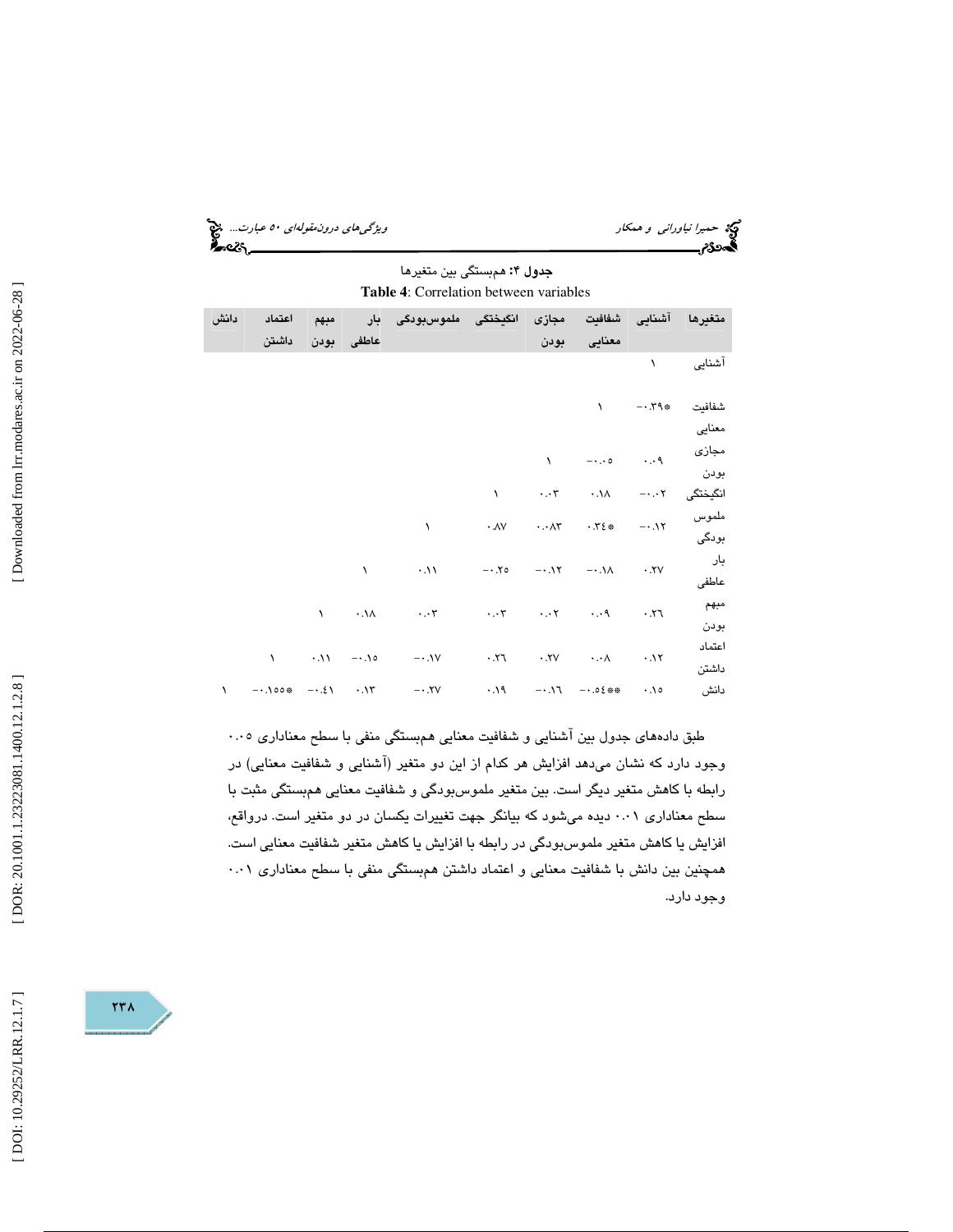# ۶. نتيجه

هدف از تدوين مقالة حاضر ارائة توصيفي از ويژگيهاي درون مقولهاي عبارتهاي اصطلاحي زبان فارسي و تعيين رابطه و همبستگي بين آنهاست. دادههاي پژوهش نشان ميدهد كه عبارتهاي اصطلاحي مورد مطالعه داراي ويژگيهاي درونمقوله اي آشنايي، دانش، مبهم بودن، شفافيت معنايي، مجازي بودن، انگيختگي، ملموسبودگي، بار عاطفي و اعتماد داشتن هستند (بررسي اين ويژگي ها در عبارات اصطلاحي براي اولينبار در اين پژوهش مورد مطالعه قرار گرفت). تحليلهاي آماري نشان ميدهد كه عبارات اصطلاحي زبان فارسي نيز مقولات همگن و يكپارچهاي نيستند و داراي وجوه مختلفاند. همچنين ميتوان آنها را بر روي پيوستاري كه يك قطب آن يكي از ويژ گيهاي درونمقولهاي و قطب ديگر تقابل همان ويژگي درونمقولهاي است، طبقهبندي كرد. تقابلهاي دوگانة بهدست آمده از اين پژوهش عبارتاند از: آشنا/ ناآشنا، دانستن معني/ ندانستن معني، مبهم/ نامبهم، شفاف/ تيره، مجازي/ غيرمجازي، انگيخته/ غيرانگيخته، ملموس/ ناملموس، بار عاطفي مثبت/ بار عاطفي منفي و اعتماد داشتن/ اعتمادنداشتن. نتايج حاصل از پژوهش حاضر از لحاظ اعمال متغيرهاي ذكرشده بر عبارتهاي اصطلاحي درنظر گرفتهشده همسو با مطالعاتي است كه بر عبارتهاي اصطلاحي در زبانهاي Abel, 2003; Bulkes & Tanner, 2016; Cronk et al., 1993; ) امريكايي ـ انگليسي ،(Citron et al., 2016) آلماني ،)Libben & Titone, 2008; Nordman et al., 2014 Nordman & ) بلغاري ،)Li et al., 2016) چيني ،)Tabossi et al., 2011) ايتاليايي 2016 ,Jambazova (و فرانسوي (2017 ;2013 .,al et Bonin (انجام گرفته است. بررسي ميانگينهاي مربوط به متغير آشنايي و دانش (نک: جدول ۲) در اين پژوهش نشان مي،هد كه عبارتهاي اصطلاحي انتخابشده، پربسامد و آشنا بودهاند و اين در نمرة پايايي متغيرهاي ديگر (جدول ۲) تأثيرگذار بوده است. دامنهٔ گستردهٔ متغير دانش همچنين بيانگر اين مطلب است كه دانش شركتكنندگان نسبت به عبارتهاي اصطلاحي، بسيار متفاوت است. طبق آمار عبارتهاي اصطلاحي بيشتر مبهم و انگيخته ارزيابي شدهاند. اين نتيجه مؤيد اين مطلب است كه توليد عبارتهاي اصطلاحي زبان فارسي صرفاَ زباني نيست و نظام مفهومي و سازوكارهاي شناختي و شباهت هستيشناختي ميان دو حوزة مبدأ و مقصد در توليد آنها دخيلاند. منفيبودن ميانگين بار عاطفي عبارتهاي اصطلاحي بيانگر بالا بودن نسبي موردها با بار



DOR: 20.1001.1.23223081.1400.12.1.2.8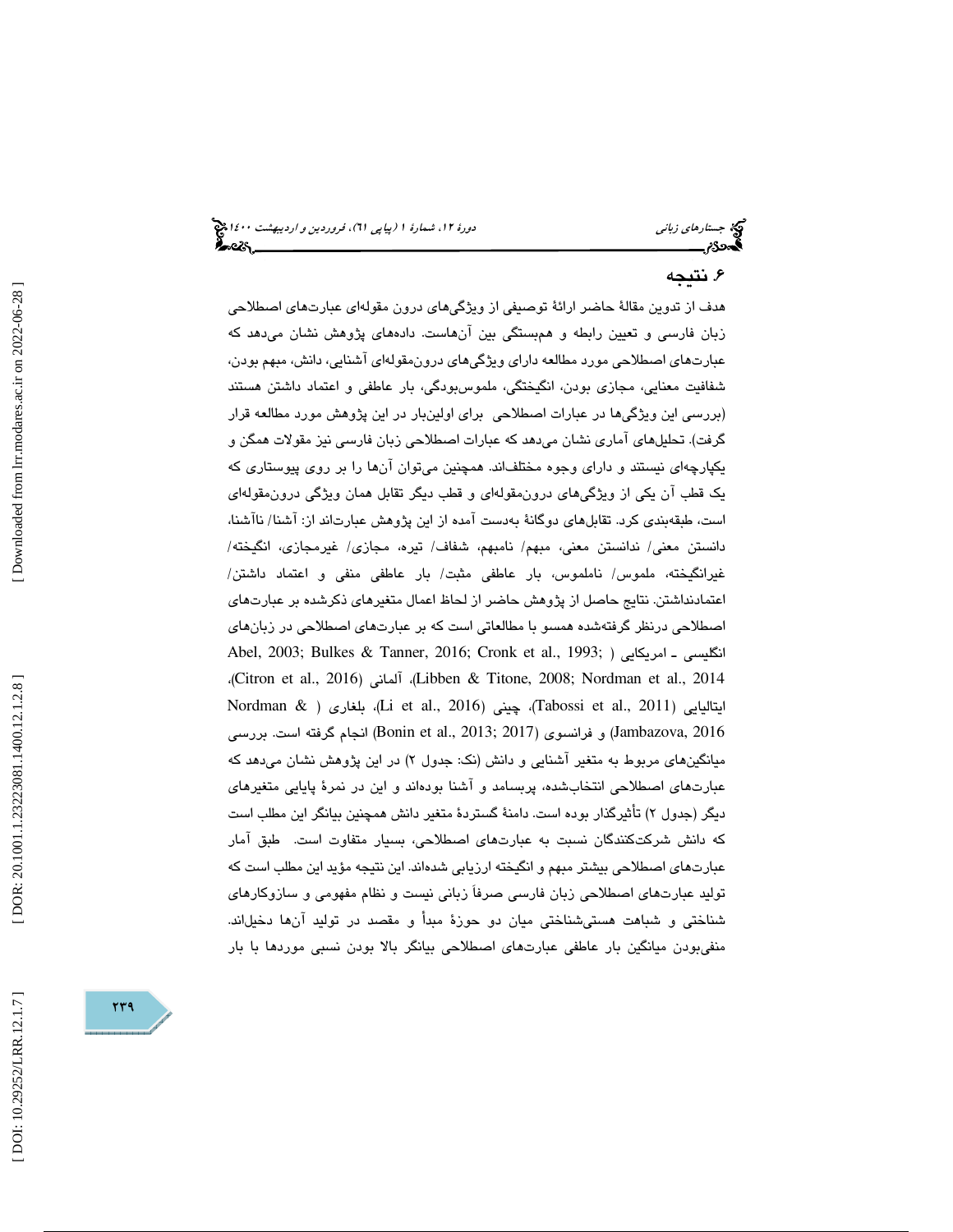عاطفي منفي نسبت به بار عاطفي مثبت است. اين نتيجه نشان ميدهد توليد عبارتهاي اصطلاحي با بار عاطفي منفي بيشتر است، زيرا مردم ترجيح ميدهند به جاي استفادة تحتاللفظي از واژه اي با بار منفي از زبان مجازي براي انتقال مفهوم منفي استفاده كنند. اين نتيجه، پژوهش عرفانيان قونسولي و همكاران (،1391 ص. 29) را تأييد ميكند كه گويشوران با اهداف ناراحت نشدن طرف مقابل و احترام به او، مؤدب بودن و نشان دادن سطح شعور از زبان مجازي استفاده ميكنند. طبق مدلهاي غيرواژگاني، متغيرهاي متفاوتي در فرايند پردازش و درك عبارات اصطلاحي دخالت دارد، ازجمله ملموسبودگي و مجازي بودن. شركتكنندگان نيز پيوستاري از عبارتهاي اصطلاحي با اين ويژگيها را ارزيابي كردند. آمار شيب ملايمي از ميزان ويژگي مجازي بودن عبارتهاي اصطلاحي مورد مطالعه را نشان داده است. ميتوان چنين گفت كه تقريباً بين معني تحتاللفظي و غير تحتاللفظي عبارات رابطة كمتري وجود دارد. همچنين، شيب ملايم ويژگي ملموسبودگي عبارتهاي اصطلاحي در اين پيكره بيانگر اين موضوع است كه مفهوم اين عبارات تا حدودي به موارد و حوادث غيرانتزاعي اشاره مي كند. پائيويو (2007) معتقد است كه گاهي متغير ملموسبودگي با قابل تصور بودن اشتباه گرفته ميشود. درواقع، برخي مفاهيم انتزاعي قابل تصور هستند. دربارة ميانگين 4.69 براي متغير ملموسبودگي، ميتوان گفت كه اين متغير تا حدودي بر اساس قابل تصور بودن سنجيده شده است. مقايسة نتيجة ميزان اعتماد داشتن و دانش نشان ميدهد كه اين دو متغير متفاوتاند و لزوماَ كسي كه فكر مي كند معني درست اصطلاحي را ميداند، اين طور نيست كه معني مورد نظرش صحيح باشد. همچنين، متغير دانش بايد از طريق تعريف كردن ارزيابي شود.

در بررسي تعيين رابطه و همبستگي بين ويژگيهاي درونمقولهاي عبارات اصطلاحي در نظرگرفتهشده، نتايج نشان داد كه بين آشنايي و شفافيت معنايي همبستگي منفي با سطح معناداري ۰.۰وجود دارد (2016 .Gabossi et al., 2011; Citron et al وt Tabossi et al., 2016). ميتوان گفت كه اين نتيجه بازتابكنندة اين واقعيت است كه معني اصطلاحات آشنا در حافظة معنايي ذخيره ميشود و بدون توجه به رابطة واژگان تشكيلدهنده و تفسير مجازي هر عبارت اصطلاحي، Bonin et al., 2013; libben & Titon, 2008; Tiyon & Connine, ) ميشود بازيابي 1994). همبستگي مثبت بين متغير شفافيت معنايي و ملموسبودگي نشان ميدهد ( Citron et 2016 .,al (كه هر چه عبارتي شفافتر باشد، ملموستر نيز است. درواقع، هر چه بيشتر بتوان

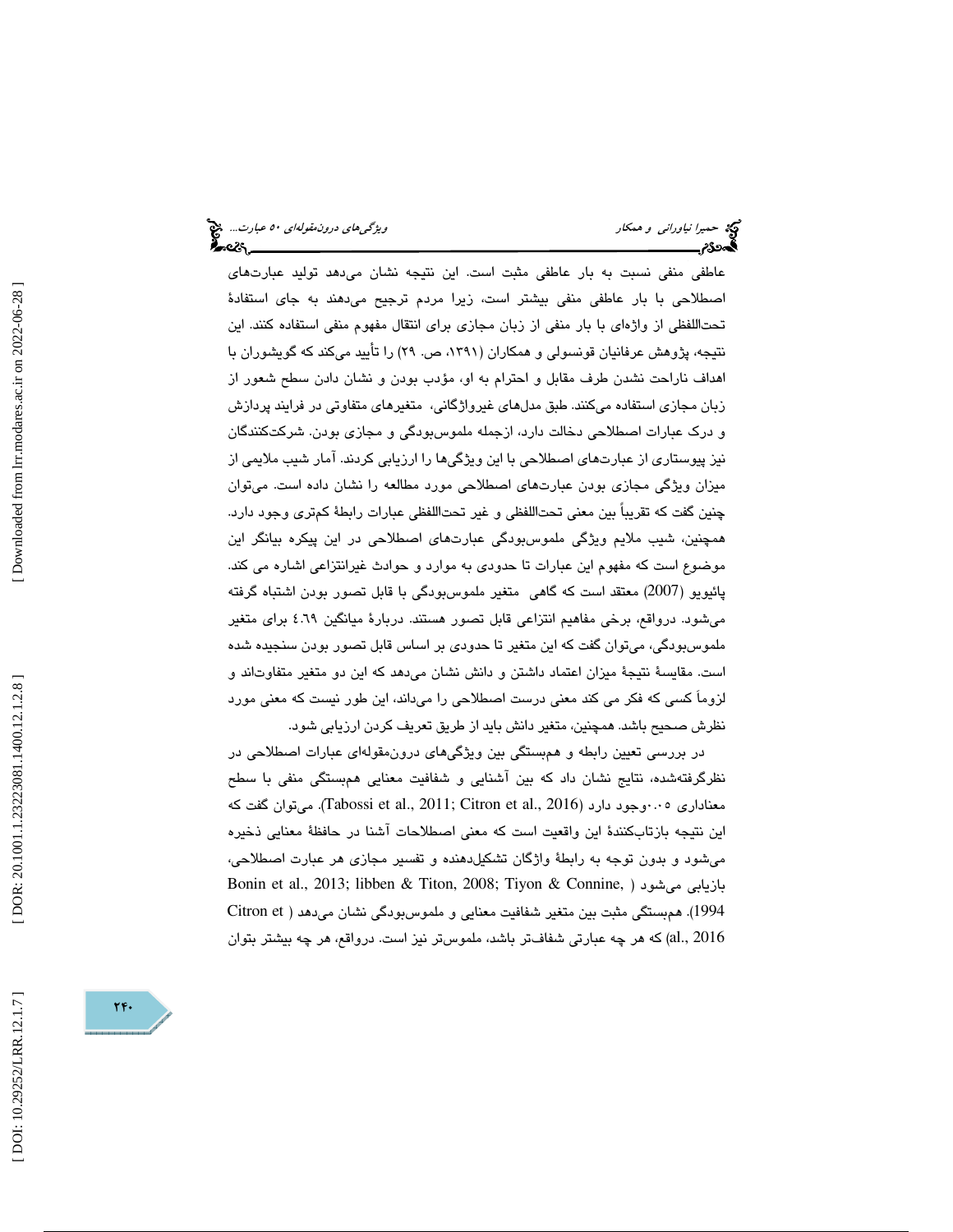معني يک عبارت اصطلاحي را از معني واژگان سازندهاش بهدست آورد، آن عبارت كمتر به موارد و حوادث انتزاعي دلالت ميكند. همچنين، بين دانش با شفافيت معنايي و اعتماد داشتن همبستگي منفي با سطح معناداري 0.01 وجود دارد. همبستگي منفي بين شفافيت معنايي و دانش نشان ميدهد كه شفافيت بيشتر يك عبارت اصطلاحي رابطة مستقيم با دانستن معني آن عبارت ندارد. اين نتيجه با پژوهش بونين و همكاران (2013)، بولكز و تنر (2016)، تابوسي و همكاران (2010) همسو نيست. ميتوان گفت كه اين تفاوت انعكاسدهندة اختلاف تربيت شناختي بين شركتكنندگان آنها و اين پژوهش است. ه مبستگي معنادار بين متغير دانش و اعتماد داشتن نشان ميدهد كه سنجش شركتكنندگان دربارة دانستن معني عبارتهاي اصطلاحي كنترلشده بوده است.

پژوهش حاضر (در حجم نمونة بزرگتر) به لحاظ كاربردي ميتواند در انتخاب عبارات اصطلاحي زبان فارسي براي تعيين چگونگي پردازش اين عبارات در افراد بزرگسال، كودك، زبان پريش، آلزايمري و همچنين مطالعات مربوط به سرعت خواندن، مفيد باشد. از طريق اين پژوهش ميتوان براي انتخاب عبارتهاي اصطلاحي بهمنظور تدوين متون آموزشي بهخصوص محتواي آموزشي آموزش زبان فارسي به غيرفارسيزبانان بهره گرفت. با بررسي اين يافتهها ميتوان بر اساس چارچوب نظري زبانشناسي شناختي، ميزان شناختي تربيت شدن افراد جامعه را نيز محك زد.

# . پينوشت ها 7

- 1. Idiomatic Expression
- 2. familiarity
- 3. Knowledge
- 4. Ambiguity
- 5. Semantic transparency
- 6. Figurativeness
- 7. Arousal
- 8. Concreteness
- 9. Emotional valence
- 10. Length of idiom
- 11. Confidence
- 12. Titon & Connin
- 13. Caillies & Butcher

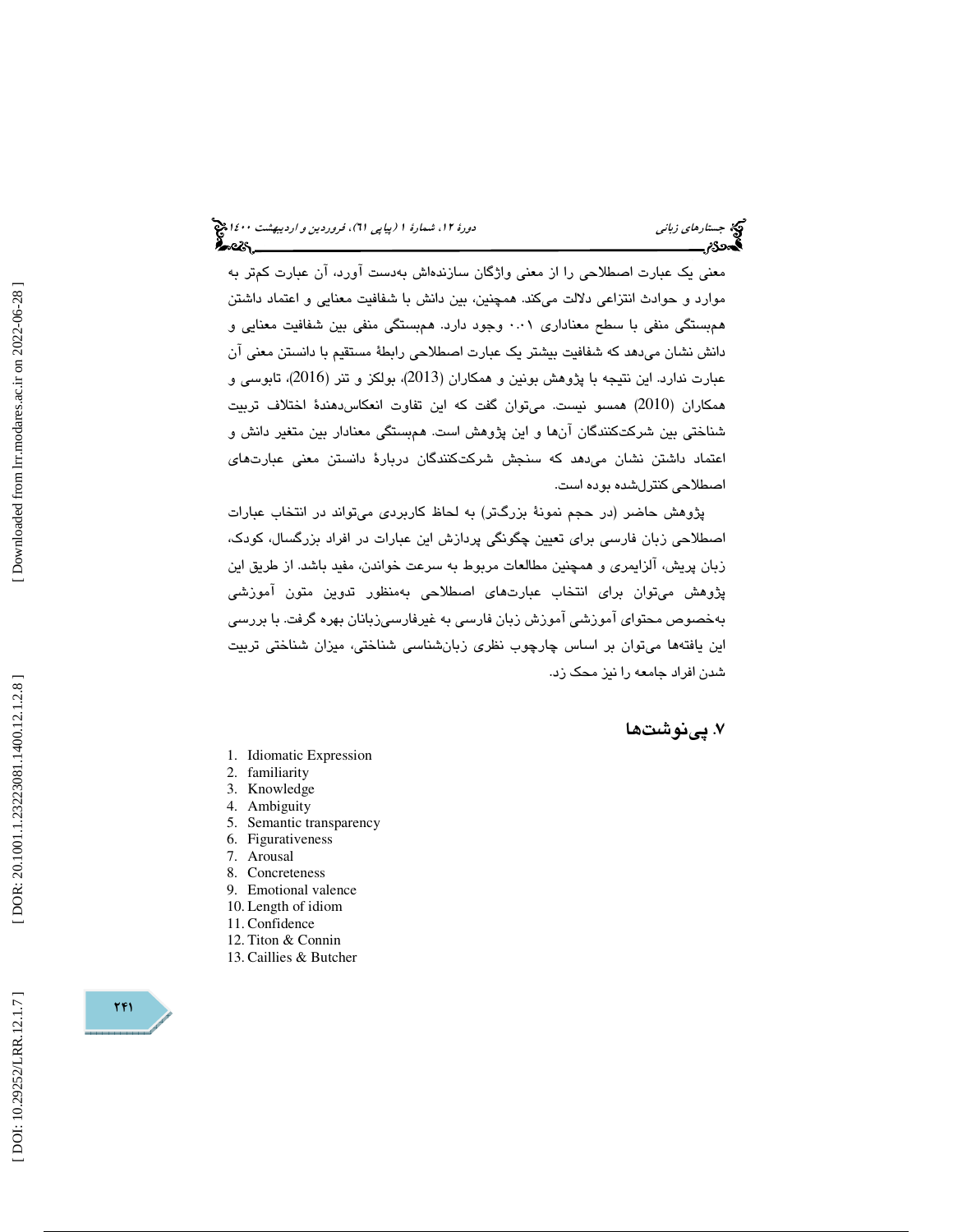حميرا *نياوراني و همكار ويشكل استخدام استخدام درون مقولهاي ٥٠ عبارت..*. چ<mark>خ</mark><br>المحمد التيار ويژگي استخدام استخدام استخدام استخدام استخدام استخدام استخدام استخدام استخدام استخدام استخدام است<br>المحمد التي استخدام استخدام استخ

ీంలు, 14. Tabossi 15. Libben 16. Westbury 17. Bonin 18. Citron 19. Nordman & Jambazova 20. Bulkes & Tanner 21. Li

- 22. Geeraert
- 23. Kovecses

# . منابع 8

- آزاد، ا.، و منشىزاده، م. (١٣٩٤). رویکردهای غالب روانشناختی زبان پیرامون فرایند درک اصطلاح. ج*ستارهاي زباني، ۱ (*۲۲)، ۱-۲۰.
	- انوری، ح. (١٣٩٠). *فرهنگ كنايات سخن*. تهران: سخن.
		- ثروت، م. (1379). فرهنگ كنايات. تهران: سخن. •
- راسخ مهند، م،. و شمسالديني، م. (1391). طبقهبندي معنايي اصطلاحات فارسي از ديدگاه زبانشناسي شناختي. ادبپژوهي، 20 ، ـ11 32.
	- شجري، م. (1377). گزينش افعال اصطلاحي رايج در زبان فارسي معيار با توجه به سطح مت*وسط زبانآموزي.* رسالة كارشناسي ارشد. تهران: دانشگاه تربيت مدرس.
	- صفوي، ك. (1379). درآمدي بر معنيشناسي. تهران: پژوهشگاه فرهنگ و هنر اسلامي. •
- طبيبزاده، ا. (١٢٧٣). طبقهبندي و ضبط افعال اصطلاحي فارسي. *نشر دانش. ٤و ٥،* ٢٠ـ ٣٥.
- عرفانيان قونسولي، ل.، شريفي، ش.، و مشكوۃالديني، م. (١٣٩٣). اهداف استفاده از نمونههاي مختلف زبان تمثيلي با رويكرد زبانشناسي شناختي. تازههاي علوم شناختي، ۱ (۲۱)، ۲۹\_۲۹.
- گندمكار، ر. (1391). نگاهي تازه به چگونگي درك استعاره در زبان فارسي. ادبپژوهي، ،<sup>19</sup> • ۱ <sup>0</sup> ۱ ـ ۱۲۷
- ميردهقان، م،. نجاتي، و،. و داوودي، ا. (1391). درك ضربالمثلهاي زبان فارسي در نوجوانان يكزبانه و دوزبانه: تحليل مقايسهاي عملكرد بر پاية مدل اقناع محدوديت. پژوهش م*ای زبان و ادبيات تطبيقي، ۳ (۱۹*۱)، ۱۹۳–۲۱٦.

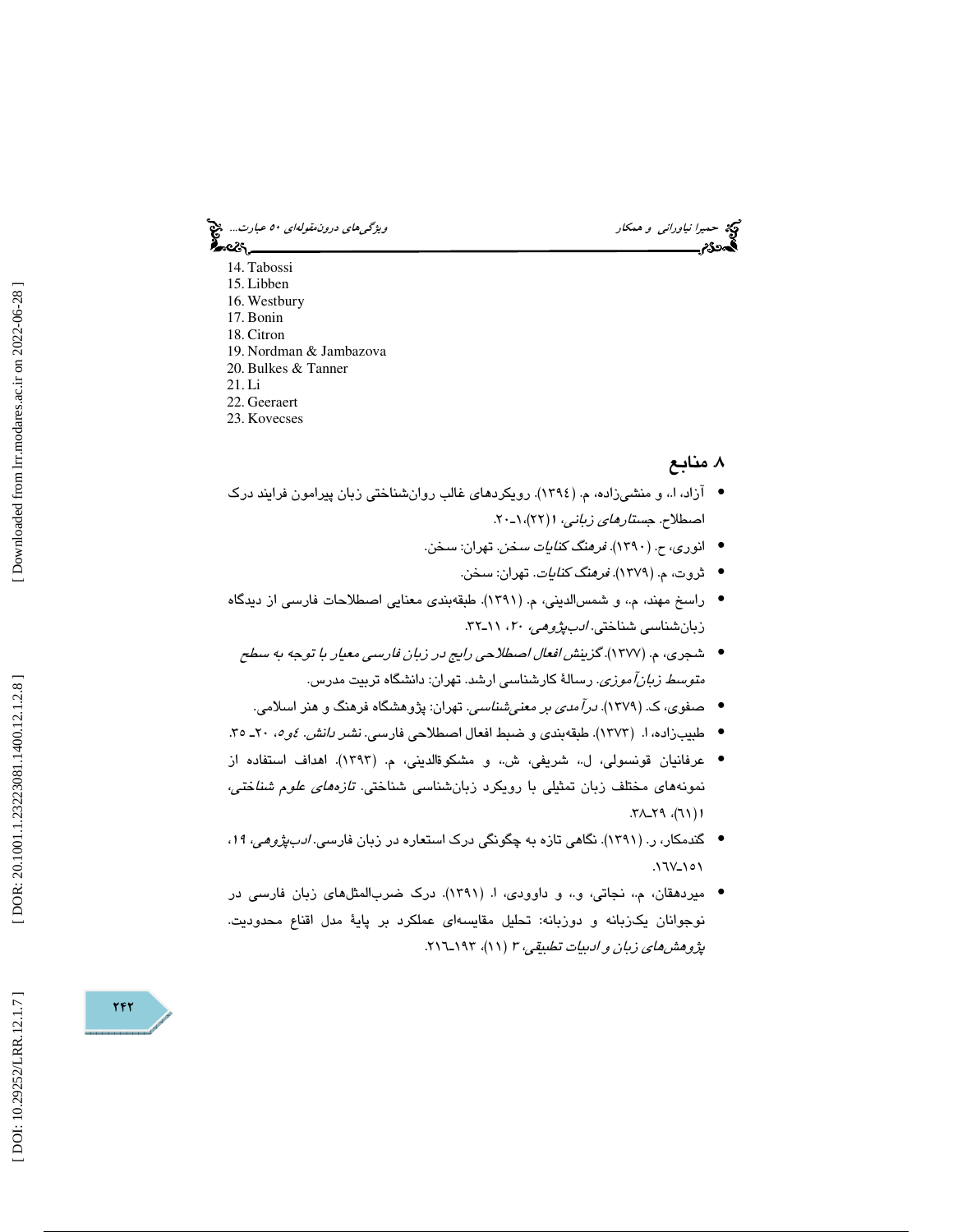(پياپي 61)، فروردين و ارديبهشت 1400 جستارهاي زباني دورة ،12 شمارة 1 • منصوري، م. (1394). اصطلاحي شدن در زبان فارسي در قالب كمينهگرا. جستارهاي . 292 ( 24)، 271ـ زباني، <sup>3</sup> • نياوراني، ح. (1382). بررسي ساختار كنايه در زبان فارسي و چگونگي آموزش آن به غير

رسالة كارشناسي ارشد. تهران: دانشگاه علامه طباطبايي. فارسيزبانان.

#### **References**

- Abel, B. (2003). English idioms in the first language and second language lexicon: A dual representation Approach. *Second Language Research*, *19*(4), 329-358.
- Anvari, H. (2011). *Dictionary of idioms speech*. Sokhan Publications.[In Persian].
- Azad, O. & Monshizadeh, M. (2015). The dominant psycholinguistic approaches on the process of idiom comprehention." *Language Related Research*. *6*(1). Pp.1-20 .[In Persian].
- Benjafield, J., Frommhold, K., Keenan, T., Muckenheim, R., & Mueller, D. (1993). Imagery, concreteness, goodness, and familiarity ratings for 500 proverbs sampled from theOxford Dictionary of English Proverbs. *Behavior Research Methods, Instruments, & Computers*, *25*(1), 27-40.
- Bobrow, S. A., & Bell, S. M. (1973). On catching on to idiomatic expressions. *Memory & Cognition*, *1*(3), 343-346.
- Bonin, P., Méot, A., & Bugaiska, A. (2013). Norms and comprehension times for 305 French idiomatic Expressions. *Behavior Research Methods*, *45*(4), 1259-1271.
- Bonin, P., Méot, A., Boucheix, J. M., & Bugaiska, A. (2017). Psycholinguistic norms for 320 fixed expressions (idioms and proverbs) in French. *The Quarterly Journal of Experimental Psychology*, (just-accepted), 1-37.
- Bulkes, N. Z., & Tanner, D. (2016). "Going to town": Large-scale norming and statistical analysis of 870 American English idioms. *Behavior research methods*, 1- 12.
- Cacciari, C. (2014). Processing multiword idiomatic strings: Many words in one?.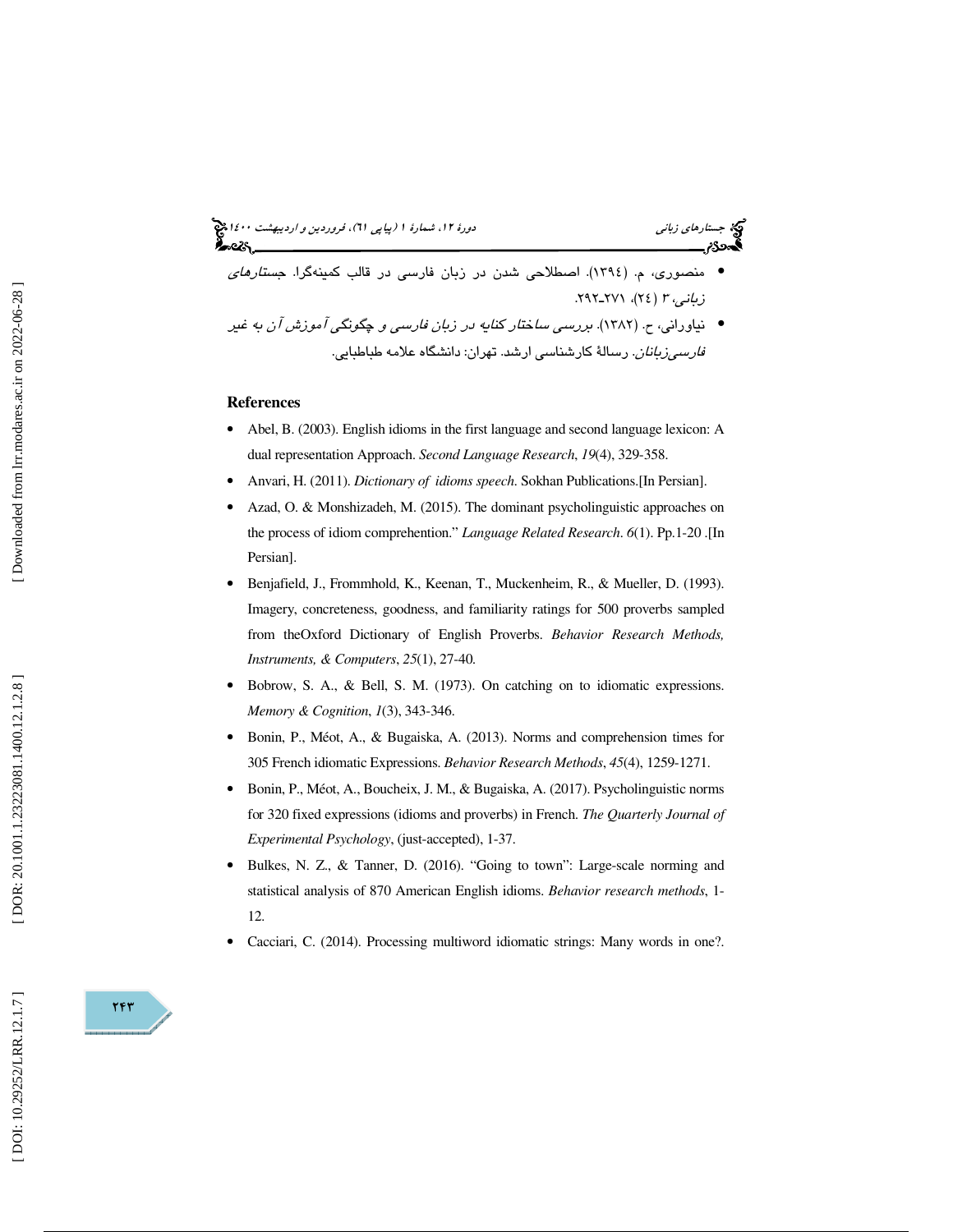### حميرا *نياوراني و همكار ويشكلوا و همكار و همكار و همكار و هم كارت..*. چ<mark>خ</mark><br>المحمد التيار ويژگي با در ايران بين التيار و است.<br>المحمد التيار و التيار و التيار و التيار و التيار و التيار و التي التي التي التي التي التي التي કૂં∼≪∖

*The Mental Lexicon*, *9*(2), 267-293.

- Cacciari, C., & Tabossi, P. (1988). The comprehension of idioms. *Journal of Memory and Language*, *27*(6), 668-683.
- Caillies, S., & Butcher, K. (2007). Processing of idiomatic expressions: Evidence for a new hybrid view. *Metaphor and Symbol*, *22*(1), 79-108.
- Caillies, S., & Declercq, C. (2011). Kill the song—steal the show: what does distinguish predicative metaphors from decomposable idioms?. *Journal of Psycholinguistic Research*, *40*(3), 205-223.
- Citron, F. M., Cacciari, C., Kucharski, M., Beck, L., Conrad, M., & Jacobs, A. M. (2016). When emotions are expressed figuratively:Psycholinguistic and Affective Norms of 619 Idioms for German (PANIG). *Behavior Research Methods*, *48*(1), 91- 111.
- Cronk, B. C., Lima, S. D., & Schweigert, W. A. (1993). Idioms in sentences: Effects of frequency, literalness, and familiarity. *Journal of Psycholinguistic Research*, *22*(1), 59-82.
- Erfaniyan Qonsoli, L., Sharifi, Sh., & Meshkatoddini, M. (2014). The goals of using different figurative language types via cognitive approach. *Advances in Cognitive Science*, 16(1). Pp. 29-38.[In Persian].
- Ferretti, T. R., Schwint, C. A., & Katz, A. N. (2007). Electrophysiological and behavioral measures of the influence of literal and figurative contextual constraints on proverb comprehension. *Brain and Language*, *101*(1), 38-49.
- Gandomkar, R. (2012). A perceptual approach to understanding metaphor in Persian ".*A Quarterly Journal of Persian Language and Literature*, *19*. Pp. 151-167.[In Persian].
- Geeraert, K. (2017). As clear as day: The Transparency of English Idiomatic Expressions. *International Cognitive Linguistics Conference.*
- Hillert, D. G. (2004). Spared access to idiomatic and literal meanings: A single-case approach. *Brain and Language*, *89*(1), 207-215.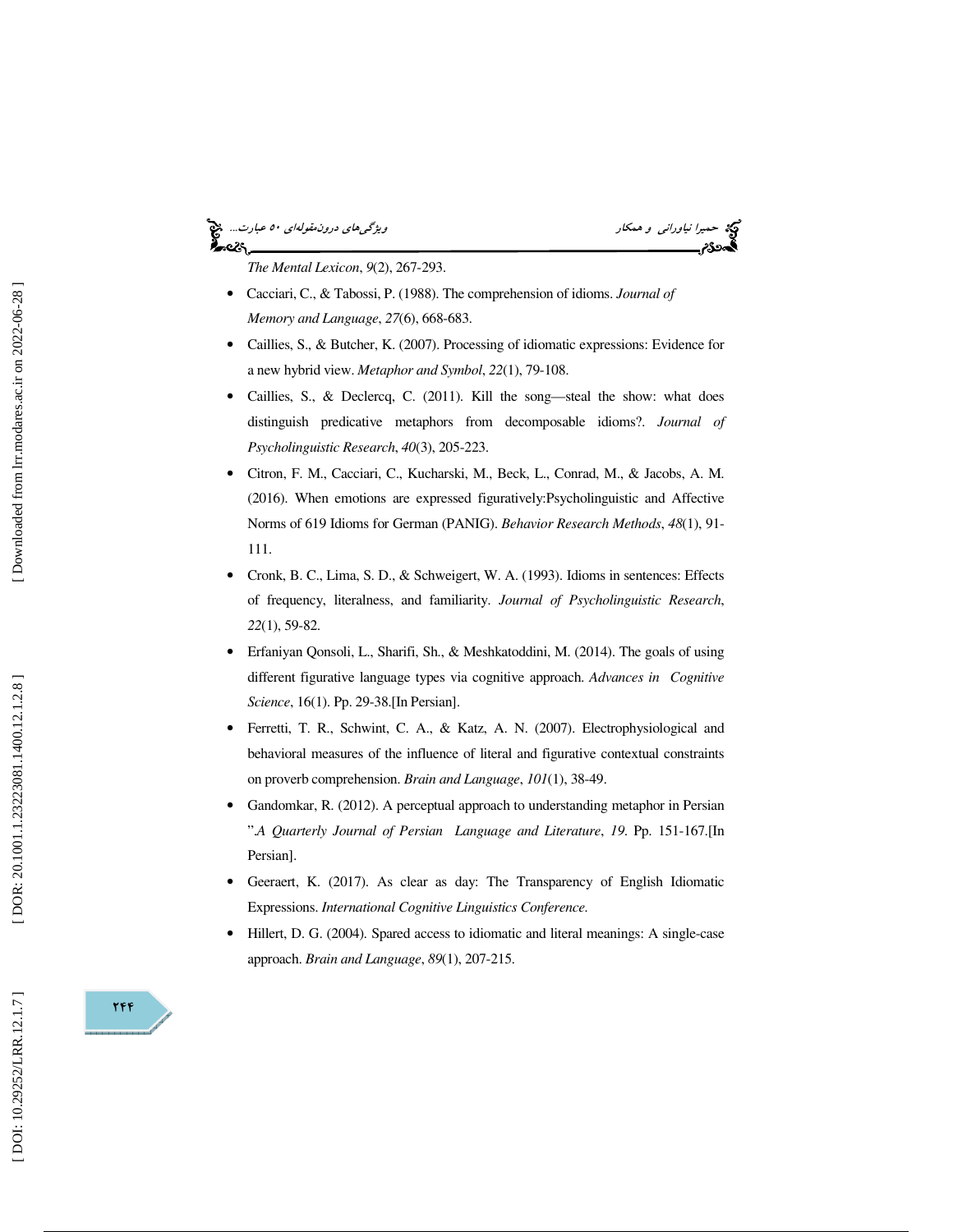# جستار*هاي زباني هي المرديبهشت 1400 ه*ورو 11، شمارة 1 (پياپي 71)، فر*وردين و ارديبهشت 14*00 هج

- Kovecses, Z. (2002). *Metaphor, metonymy, and idioms: A practical introduction*. Oxford University Press.
- Levorato, M. C., Nesi, B., & Cacciari, C. (2004). Reading comprehension and understanding idiomatic expressions: A developmental study. *Brain and Language*, *91*(3), 303-314.
- Li, D., Zhang, Y., & Wang, X. (2016). Descriptive norms for 350 Chinese idioms with seven syntactic structures. *Behavior research methods*, *48*(4), 1678-1693.
- Libben, M. R. & Titone, D. A. (2008). The multidetermined nature of idiom processing. *Memory & Cognition*, *36*(6), 1103-1121.
- Nordmann, E., Cleland, A. A., & Bull, R. (2014). Familiarity breeds dissent: Reliability analyses for British-English idioms on measures of familiarity, meaning, literality, and decomposability. *Acta psychologica*, 149, 87-95.
- Mansouri, M (2015). Idiomatic expressions in the framework of minimalist approach. *Language Related Research*, *6*(3). Pp. 212-292.[ In Persian].
- Mirdehghan M., Nejati, V., & Davoodi E.A. (2012). Comprehensive study of Persian proverbs among monolingal and bilingual adolescents comparatively on the basis of constraint satisfaction model. *Comprative Literature Research*. *3*(3), Pp. 193-216.[ In Persian].
- Niavarani, H. (2003). *Review the structure of the Idioms in Persian language and how to teach it to non-Persian speakers*. M.A. Thesis. Tehran: Allameh Tabataba'i University.[ In Persian].
- Nordmann, E., Cleland, A. A., & Bull, R. (2013). Cat got your tongue? Using the tip ‐of‐the ‐tongue state to investigate fixed expressions. *Cognitive Science*, *37*(8), 1553-1564.
- Nordmann, E. & Jambazova, A. A. (2016). Normative data for idiomatic expressions. *Behavior Research Methods*, 1-18.
- Pavio, A. (2007). *Mind and its evolution: A dual coding theoretical approach.* Mahwah: Erlbaum.

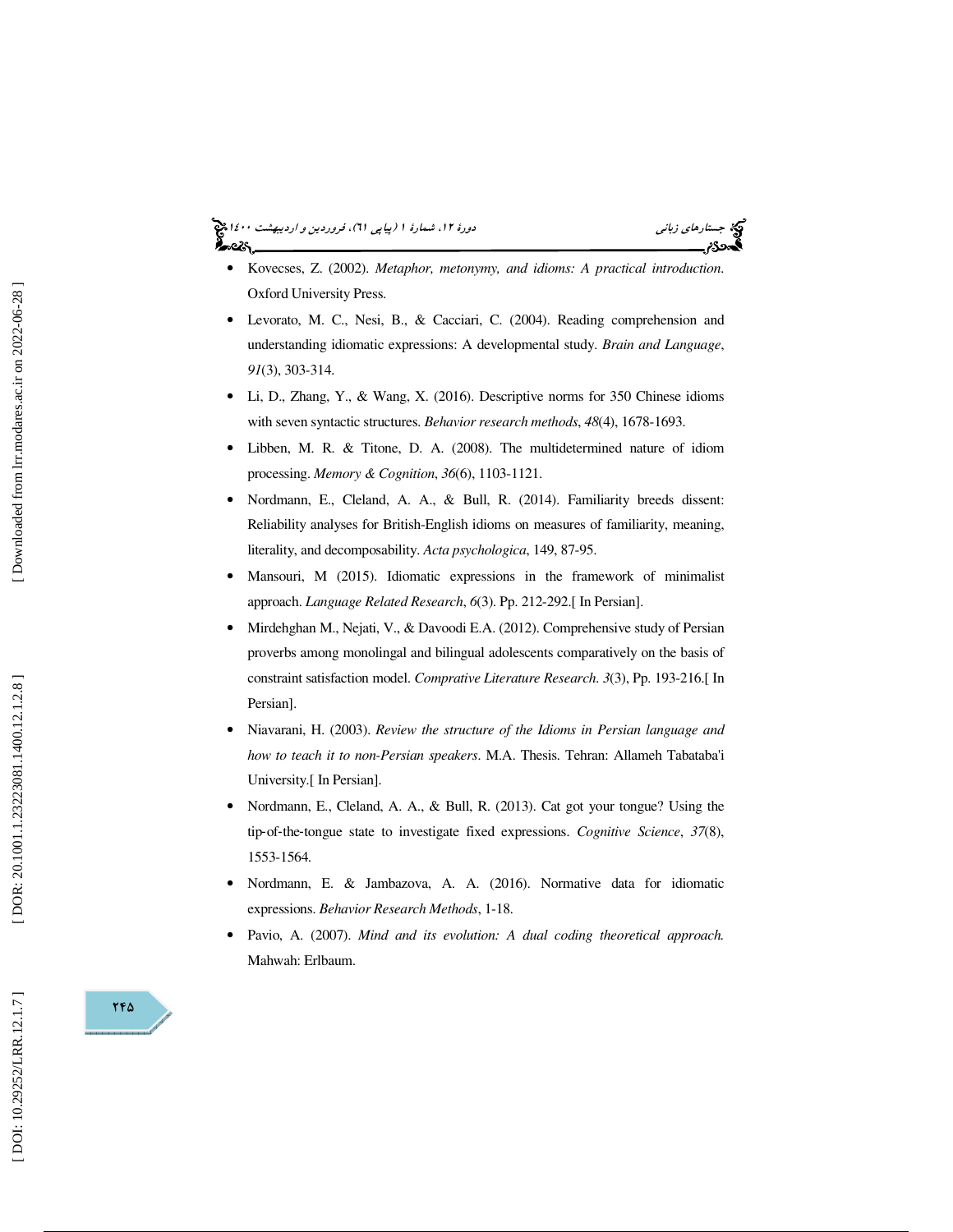

- Papagno, C., Curti, R., Rizzo, S., Crippa, F., & Colombo, M. R. (2006). Is the right hemisphere involved in idiom comprehension? A neuropsychological study. *Neuropsychology*, *20*(5), 598-606.
- Papagno, C., Tabossi, P., Colombo, M. R., & Zampetti, P. (2004). Idiom comprehension in aphasic patients. *Brain and Language*, 89(1), 226-234.
- Rasekh Mahand, M. & Shamseddini, M. (2012). Semantic classification of Persian idioms; A cognitive approach. *A Quarterly Journal of Persian Language and Literature*. *20*. Pp. 11-32.[In Persian].
- Safavi, K (2000).*An introduction to semantics*. Islamic Art and Culture Institute.[In Persian].
- Servat, M (2000). *Dictionary of Idioms*. Sokhan Publications[In Persian].
- Shajari, M (1998). *Selection of Idiomatic verbs in Persian language according to the average level of language learning*. M.A. Thesis. Tehran: Tarbiat Modares University.[In Persian].
- Sprenger, S. A., Levelt, W. J., & Kempen, G. (2006). Lexical access during the production of idiomatic phrases". *Journal of Memory and Language*, 54(2), 161-184.
- Swinney, D. A., & Cutler, A. (1979). The access and processing of idiomatic expressions. *Journal ofverbal learning and verbal behavior, 18*(5), 523-534.
- Tabibzadeh, O (2002). "Classifying and recording Persian idioms". *Publishing Knowledge*. vol. 14, no. 4 & 5 (May and July). Pp. 20-23, 31 & 35.[In Persian].
- Tabossi, P., Arduino, L., & Fanari, R. (2011). Descriptive norms for 245 Italian idiomatic expressions". *Behavior Research Methods*, *43*(1), 110-123.
- Tabossi, P., Fanari, R., & Wolf, K. (2008). Processing idiomatic expressions: Effects of semantic compositionality. *Journal of Experimental Psychology: Learning, Memory, and Cognition*, *34*(2), 313-327.
- Tabossi, P., Wolf, K., & Koterle, S. (2009). Idiom syntax: Idiosyncratic or principled?". *Journal of Memory and Language*, *61*(1), 77-96.
- Titone, D. A., & Connine, C. M. (1994). Descriptive norms for 171 idiomatic